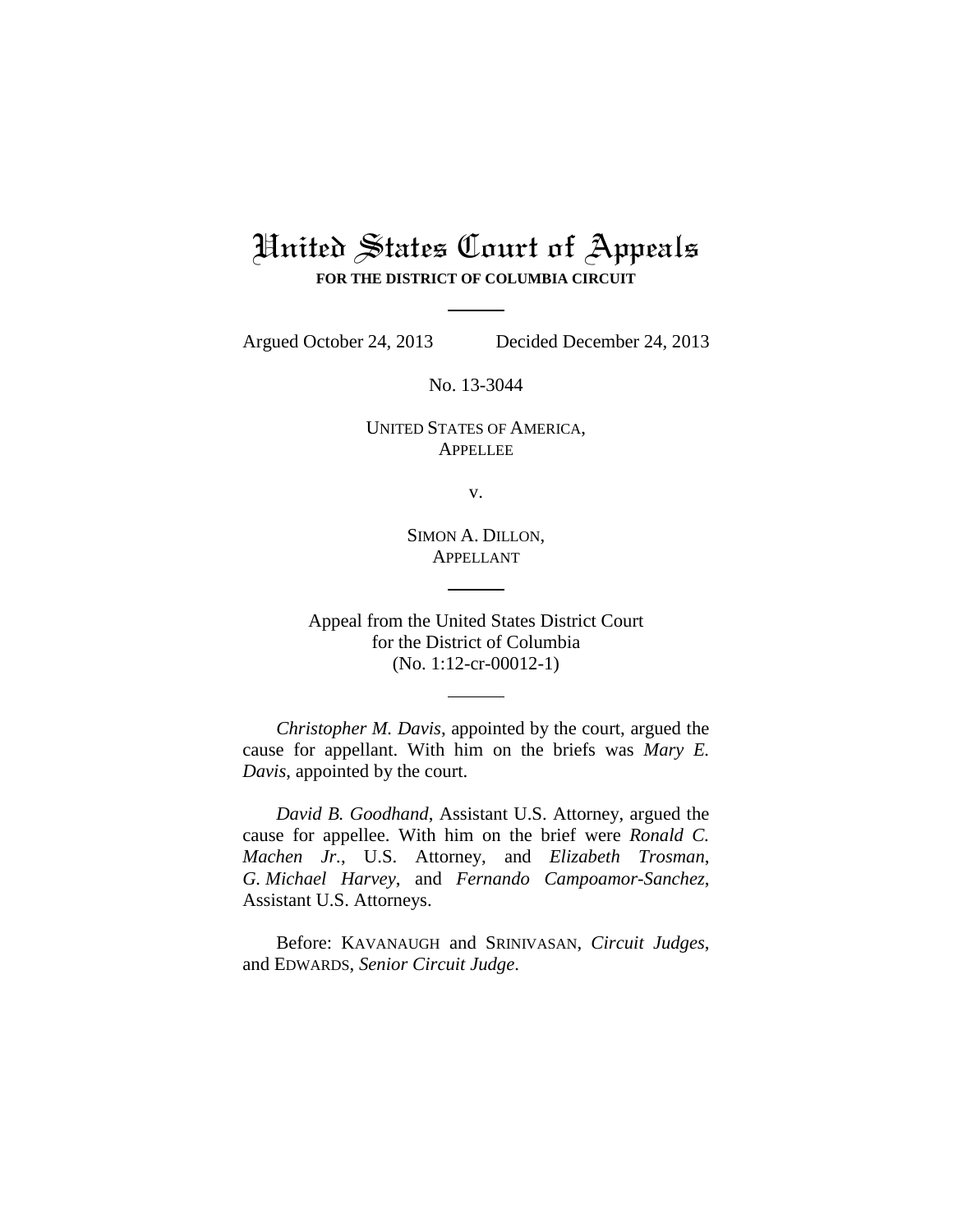EDWARDS, *Senior Circuit Judge*: This appeal contests the District Court's order authorizing the Government to medicate Defendant-Appellant Simon Dillon, by force if necessary, for the sole purpose of rendering him competent to stand trial. We review this matter with a sobering awareness that requiring a person to take unwanted psychotropic medication entails a grave deprivation of a liberty interest protected by the Due Process Clause. *See Washington v. Harper*, 494 U.S. 210, 221 (1990) (noting that an individual "possesses a significant liberty interest in avoiding the unwanted administration of antipsychotic drugs").

Our decision is largely controlled by *Sell v. United States*, where the Supreme Court held that the Government may, on "rare" occasions, forcibly medicate a defendant to restore his competency. 539 U.S. 166, 180 (2003). But to do so, the Government must establish, *inter alia*, (1) that the Government has an "*important*" interest in the prosecution that is undiminished by special circumstances and (2) that the proposed medication will "*significantly further*" this important interest. *Id.* at 180-81. The Government contends this case is one of the "rare" instances contemplated by *Sell*.

Dillon, who has a history of mental illness, was indicted for threatening the President in violation of 18 U.S.C. § 871. The District Court found him incompetent to stand trial and, upon the Government's motion for involuntary medication, conducted a *Sell* hearing in April 2013. The District Court determined that the Government carried its burden of establishing "that the *Sell* standards have been met and that involuntary medication is appropriate and necessary." *United States v. Dillon*, No. 12-CR-12 (JDB), 2013 WL 1859289, at \*1 (D.D.C. May 3, 2013). This appeal followed.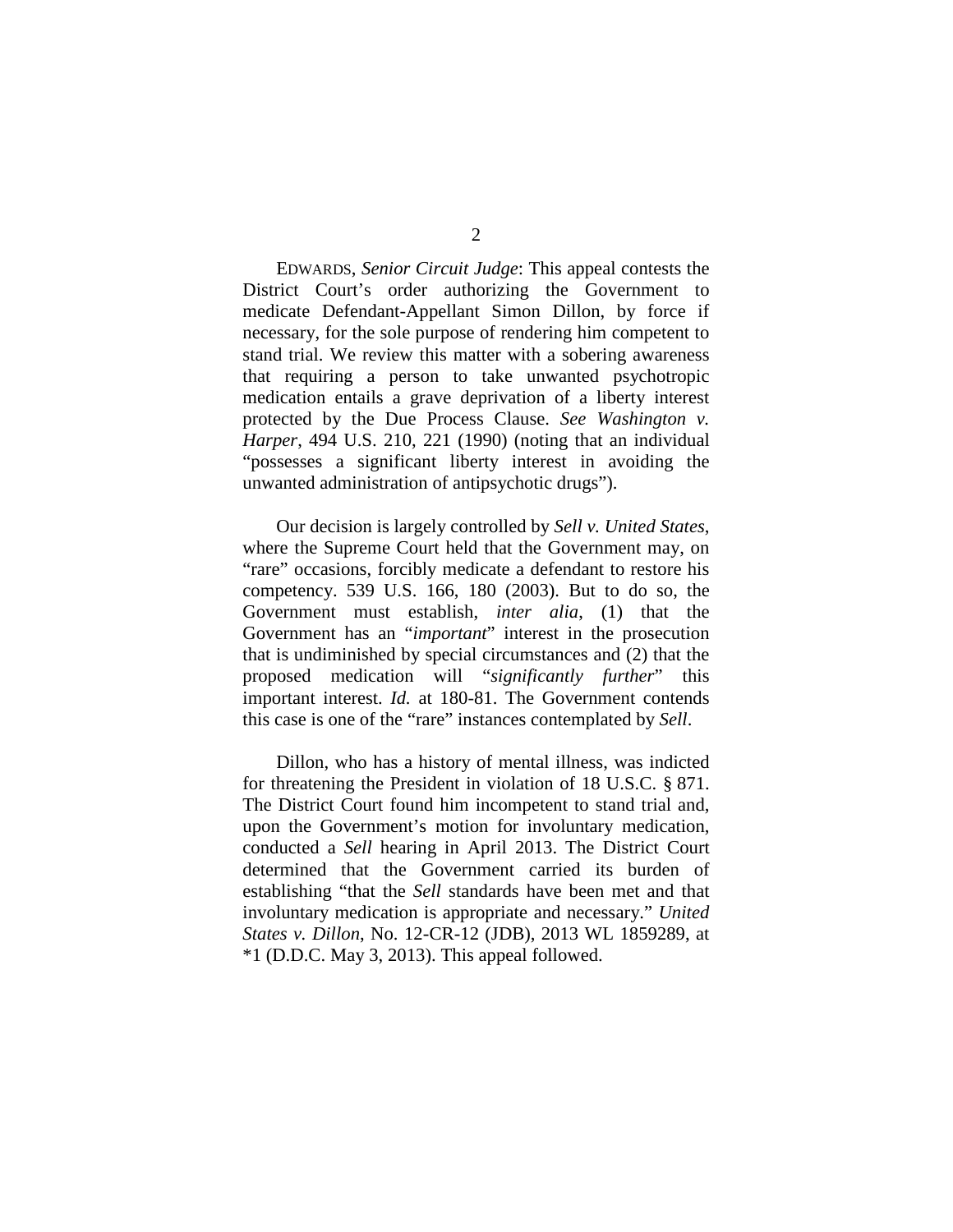Dillon argues that the District Court erred in failing to consider whether the possibility of his being civilly confined undermines the importance of the Government's prosecutorial interest under the first *Sell* factor. Br. of Appellant at 21-29. Dillon also argues that the District Court erred in neglecting to weigh that he is not a dangerous individual, a fact that he contends should be relevant because it diminishes the Government's interest in his prosecution. *Id.* at 18-21. Finally, Dillon contends that certain of the District Court's findings concerning his diagnosis were clearly erroneous. *Id.* at 29-43.

We reject Dillon's arguments and affirm. First, given the record in this case, we find no merit in Dillon's claim that the District Court committed reversible error in failing to consider the prospect that he might face civil confinement. Dillon did not argue to the District Court, as he does now, that he was likely to be civilly confined and that his probable confinement constituted a "special circumstance" weakening the Government's interest in prosecution. Dillon thus forfeited the argument, and any claim to plain error is thwarted by Dillon's repeated assertions that he is not dangerous, which undercut the likelihood that Dillon will be civilly confined. *See* 18 U.S.C. § 4246(d) (authorizing confinement only upon a showing that an individual's "release would create a *substantial risk* of bodily injury to another person or serious damage to property of another" (emphasis added)); D.C. CODE  $\frac{8}{3}$  21-545(b)(2) (authorizing commitment only if a person is "likely to injure himself or others if not committed" and requiring the "*least restrictive* alternative consistent with the best interests of the person and the public" (emphasis added)). Second, even if Dillon is correct that he is not dangerous *apart from allegedly threatening the President with bodily harm*, this fact by itself would not render unimportant the Government's interest in prosecuting him for a serious and dangerous crime. Finally, we hold that the District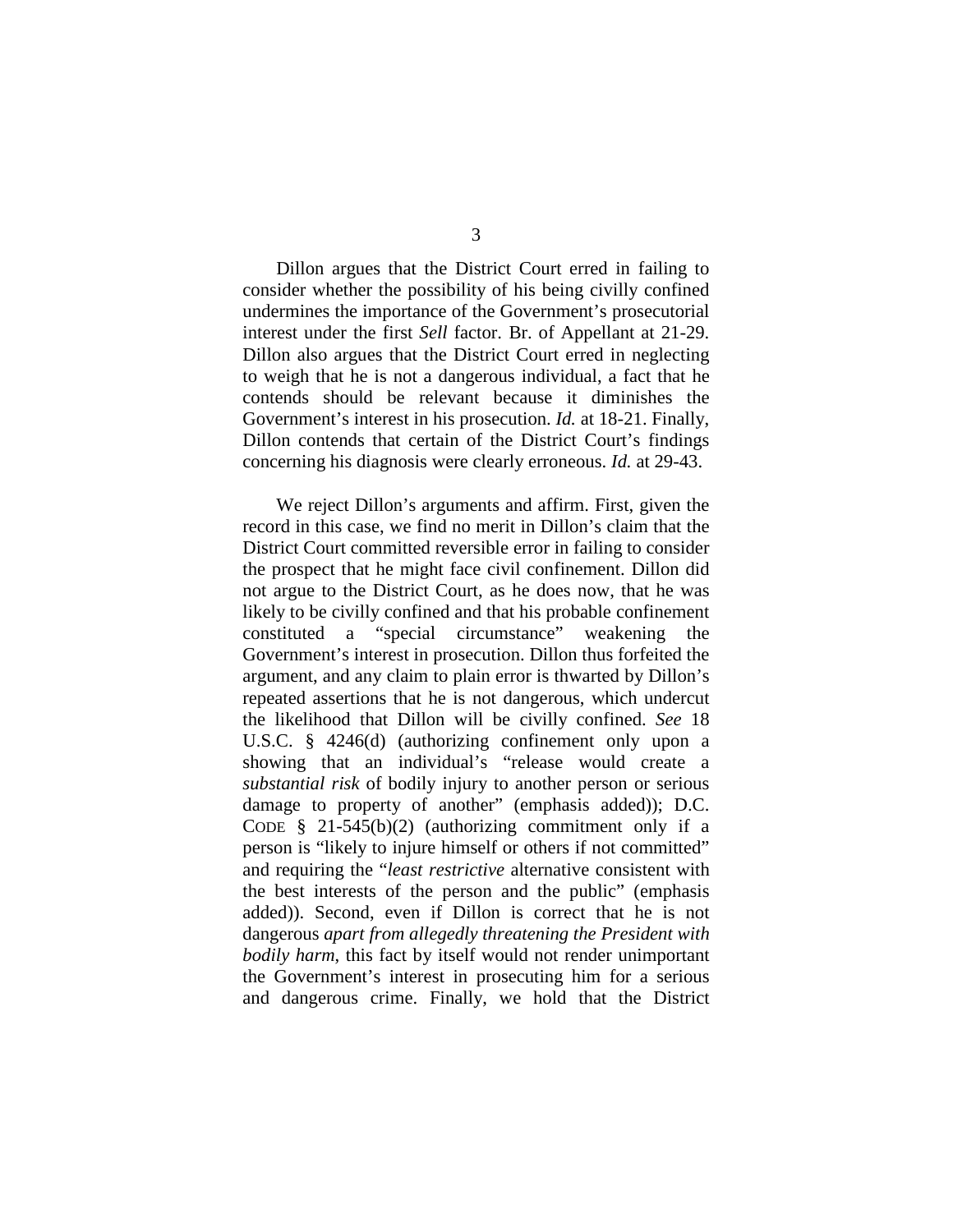Court's factual findings have a sound evidentiary basis and are not clearly erroneous.

## **I. BACKGROUND**

Dillon, who has been repeatedly hospitalized for his mental illness, was indicted under 18 U.S.C. § 871 for threatening to inflict bodily harm upon the President. On December 10, 2011, he allegedly sent an e-mail to a United States Secret Service agent from a location three blocks away from the White House that stated that "no harm" would come to the President if he met with Dillon and agreed to "meet the demands of God." If these demands went unmet, the e-mail continued, the President would "get the worse [sic] Christmas present ever," "will suffer for 30 days," and "will wish for death, but death will not come to him."

The Secret Service arrested Dillon the next day. Following his detention, the D.C. Department of Mental Health sought his involuntary civil commitment. After an administrative hearing on January 5, 2012, the D.C. Mental Health Commission recommended that Dillon be committed on an outpatient basis. Dillon contested this recommendation before the D.C. Superior Court, which stayed the matter after criminal charges were filed.

On January 13, 2012, eight days after the D.C. Mental Health Commission had recommended outpatient civil commitment, a grand jury indicted Dillon under 18 U.S.C. § 871. Dillon was then arrested, and, shortly thereafter, the District Court ordered that he be committed to the care of the Attorney General for a competency determination pursuant to 18 U.S.C. § 4241.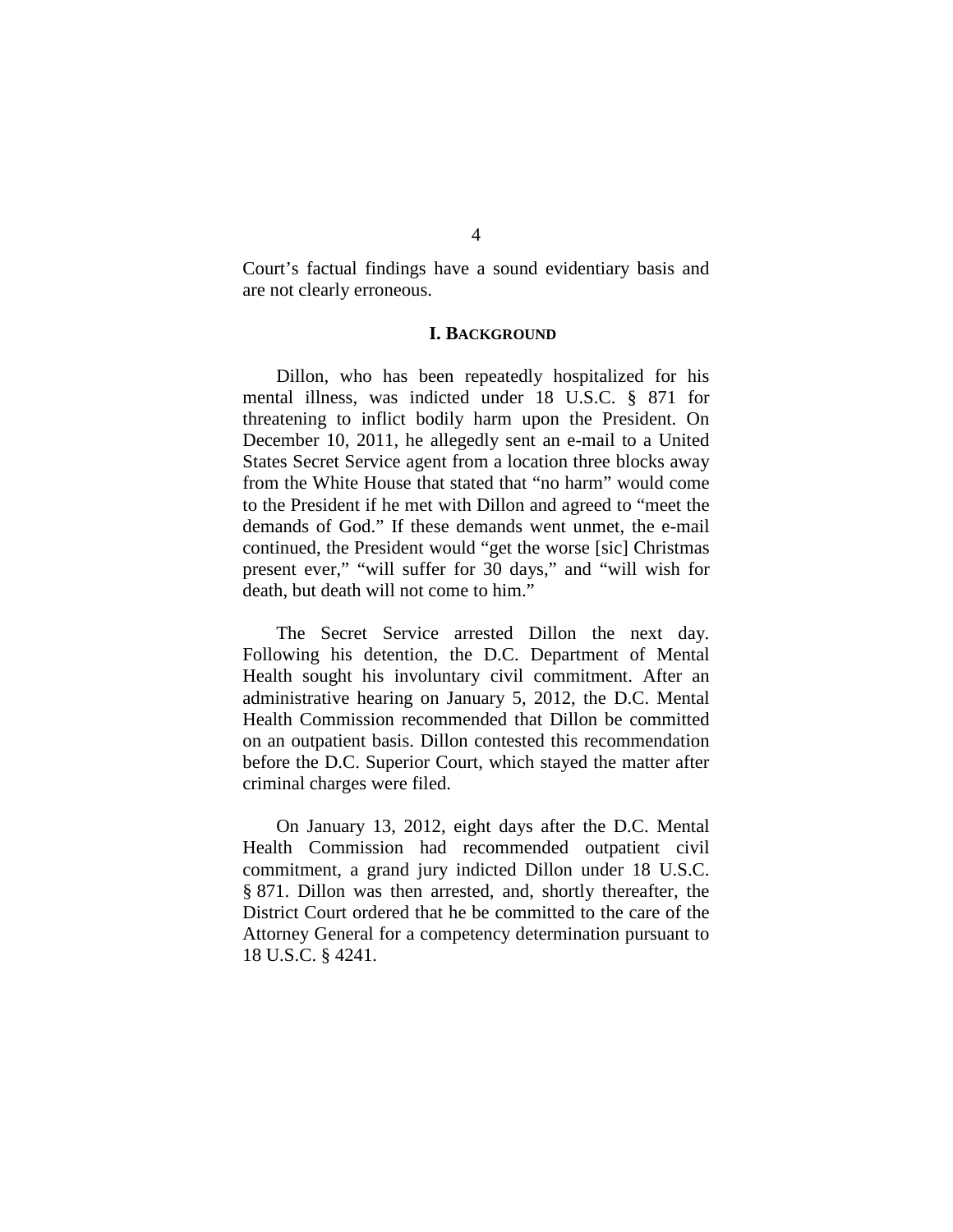Government doctors evaluated Dillon's competency on three separate occasions during pretrial proceedings and reached three distinct diagnoses. *First*, Drs. William J. Ryan and Elissa R. Miller evaluated Dillon at the Metropolitan Correctional Center. In a competency report issued in March 2012, Drs. Ryan and Miller diagnosed Dillon with Schizophrenia, Paranoid Type. Drs. Ryan and Miller nevertheless concluded that Dillon was competent to stand trial, albeit with the caveat that their opinion was offered "with less than the usual degree of psychological certainty" because Dillon was "unable to rationally consider an Insanity Defense to which he may be entitled."

*Second*, after both parties orally moved for further psychiatric evaluation, Dr. Heather H. Ross evaluated Dillon at Butner Federal Medical Center ("Butner"). In an August 2012 report, Dr. Ross diagnosed Dillon with Delusional Disorder, Grandiose Type. Dr. Ross further concluded that Dillon's mental illness rendered him incompetent to stand trial because it prevented him from assisting properly in his defense. The District Court then held a competency hearing and, consistent with Dr. Ross's recommendation, found Dillon incompetent to stand trial.

*Third*, after the District Court found Dillon incompetent, it ordered that he again be committed to the custody of the Attorney General, this time for a determination of whether, with treatment, there would be "a substantial probability that . . . [Dillon would] attain the capacity to permit the proceedings to go forward." 18 U.S.C. § 4241(d)(1). Drs. Jill R. Grant and Jill C. Volin evaluated Dillon at Butner and authored a competency restoration study that they submitted to the District Court in February 2013. They diagnosed Dillon with Schizoaffective Disorder, Bipolar Type and concluded that Dillon remained incompetent to stand trial. Drs. Grant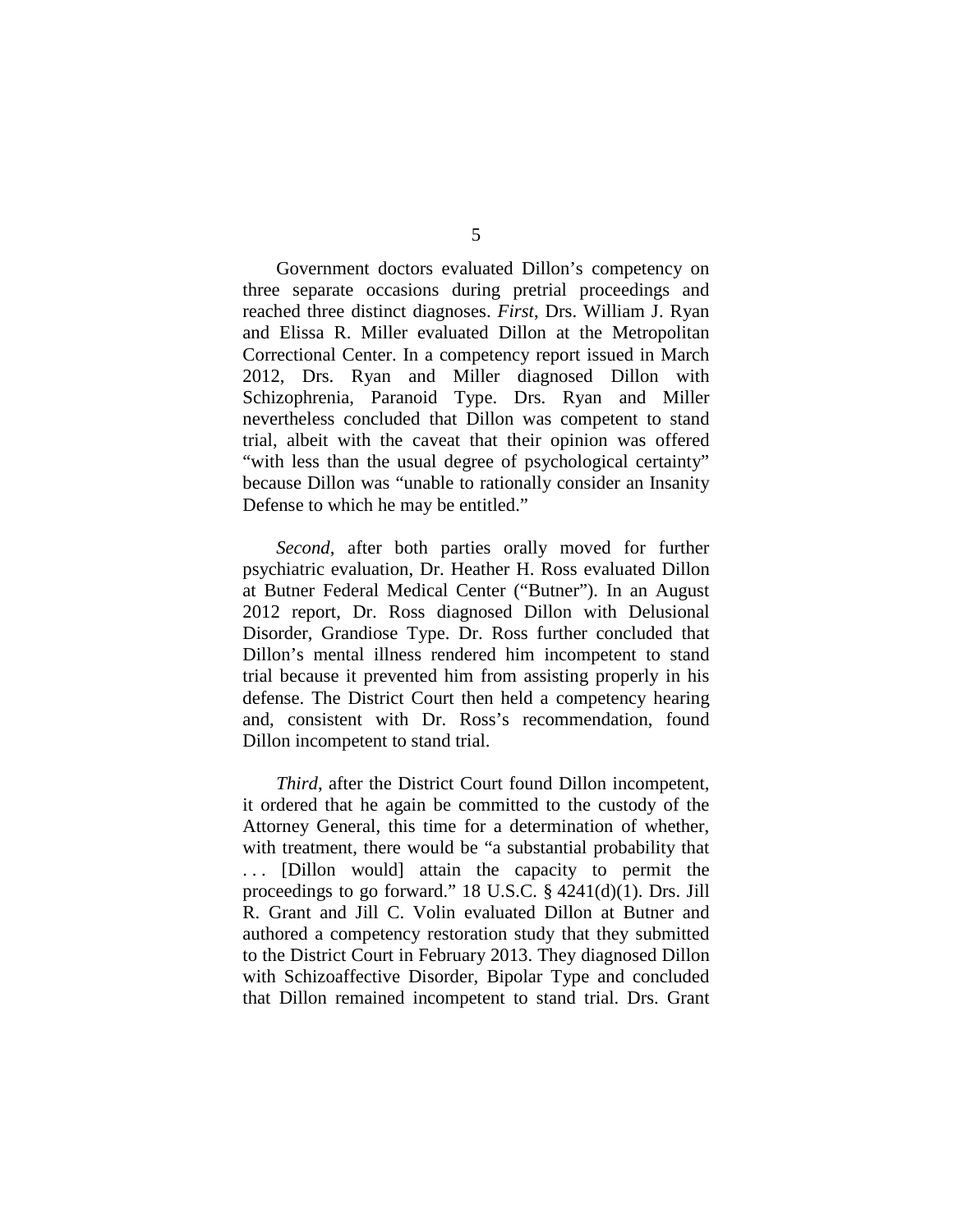and Volin also concluded that there was a substantial probability that Dillon could be restored to competence with antipsychotic medication. They based their conclusion on a number of studies estimating the rate at which psychotic defendants are successfully restored to competency. *See, e.g.*, Robert E. Cochrane et al., *The* Sell *Effect: Involuntary Medication Treatment Is a "Clear and Convincing" Success*, LAW & HUM. BEHAV. (2012), *reprinted in* Joint Appendix ("J.A.") 279-88; Bryon L. Herbel & Hans Stelmach, *Involuntary Medication Treatment for Competency Restoration of 22 Defendants with Delusional Disorder*, 35 J. AM. ACAD. PSYCHIATRY & LAW 47 (2007), *reprinted in* J.A. 289-301. In further support of their conclusion, Drs. Grant and Volin also pointed to Dillon's medical history that indicated that he had responded favorably to psychotropic medication during past hospitalizations.

Based on their findings, Drs. Grant and Volin requested a judicial order under *Sell* authorizing them to administer a course of involuntary antipsychotic medication to restore Dillon's competency. Drs. Grant and Volin stated that they sought authorization under *Sell* because Dillon did not meet the criteria for forcible medication articulated in *Harper*. *See* 494 U.S. at 227 (holding that "given the requirements of the prison environment, the Due Process Clause permits the State to treat a prison inmate who has a serious mental illness with antipsychotic drugs against his will, if the inmate is dangerous to himself or others and the treatment is in the inmate's medical interest").

Based on the February 2013 competency restoration study, the Government moved to have Dillon forcibly medicated. In April 2013, the District Court conducted a *Sell* hearing at which Drs. Grant and Volin testified as expert witnesses in the areas of clinical forensic psychology and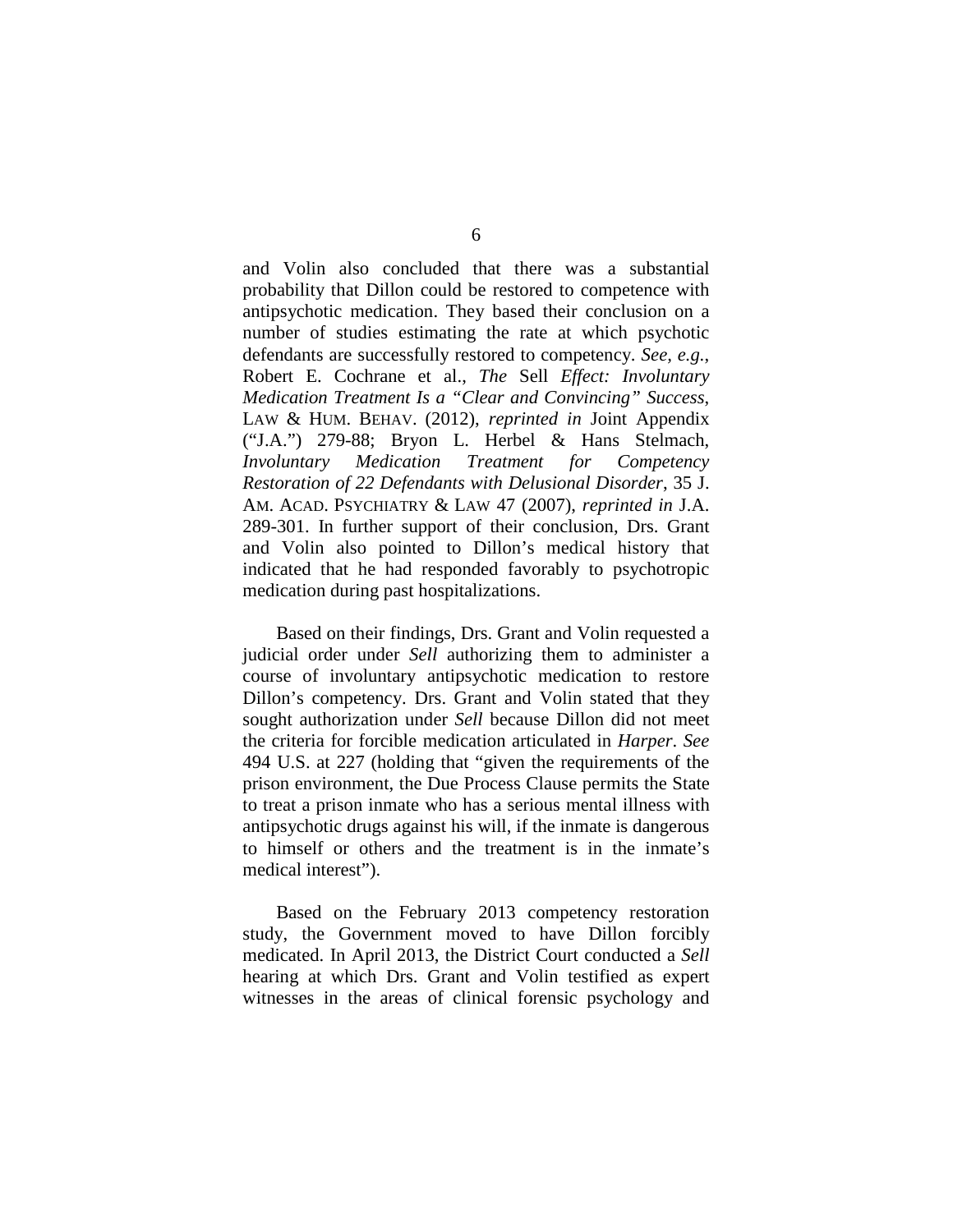forensic psychiatry, respectively. Dillon also testified that a past diagnosis of psychosis was due to behavior induced by peyote, and that he suffered side effects in the form of depression and numbness in his extremities after he was administered Risperdal, an antipsychotic medication. Tr. of Hr'g (Apr. 17, 2013) at 127-29, *reprinted in* J.A. 184-86. Shortly after the hearing, the District Court issued its Memorandum Opinion authorizing involuntary medication. 2013 WL 1859289. As relevant to this appeal, the District Court found that the "government has an important interest in bringing defendant to trial" that is not undermined by "special circumstances," *id.* at \*3-4, and that "involuntary medication will significantly further the government's interest in prosecuting defendant," *id.* at \*7.

This court has jurisdiction to hear this appeal under 28 U.S.C. § 1291 because an order authorizing the administration of involuntary medication meets the "collateral order" exception to the usual rule that pretrial orders are not immediately appealable. *Sell*, 539 U.S. at 176-77.

#### **II. ANALYSIS**

The parties do not dispute that the Supreme Court's decision in *Sell* largely controls the disposition of this case. They do not agree, however, on how the holdings of *Sell* should be applied to the facts of this case. We will therefore preface our analysis of the parties' claims with a close reading of *Sell* to determine the legal parameters that guide our decision.

The Supreme Court's decision in *Sell* relied on two of its prior decisions – *Harper* and *Riggins v. Nevada*, 504 U.S. 127 (1992) – to formulate the constitutional prerequisites to the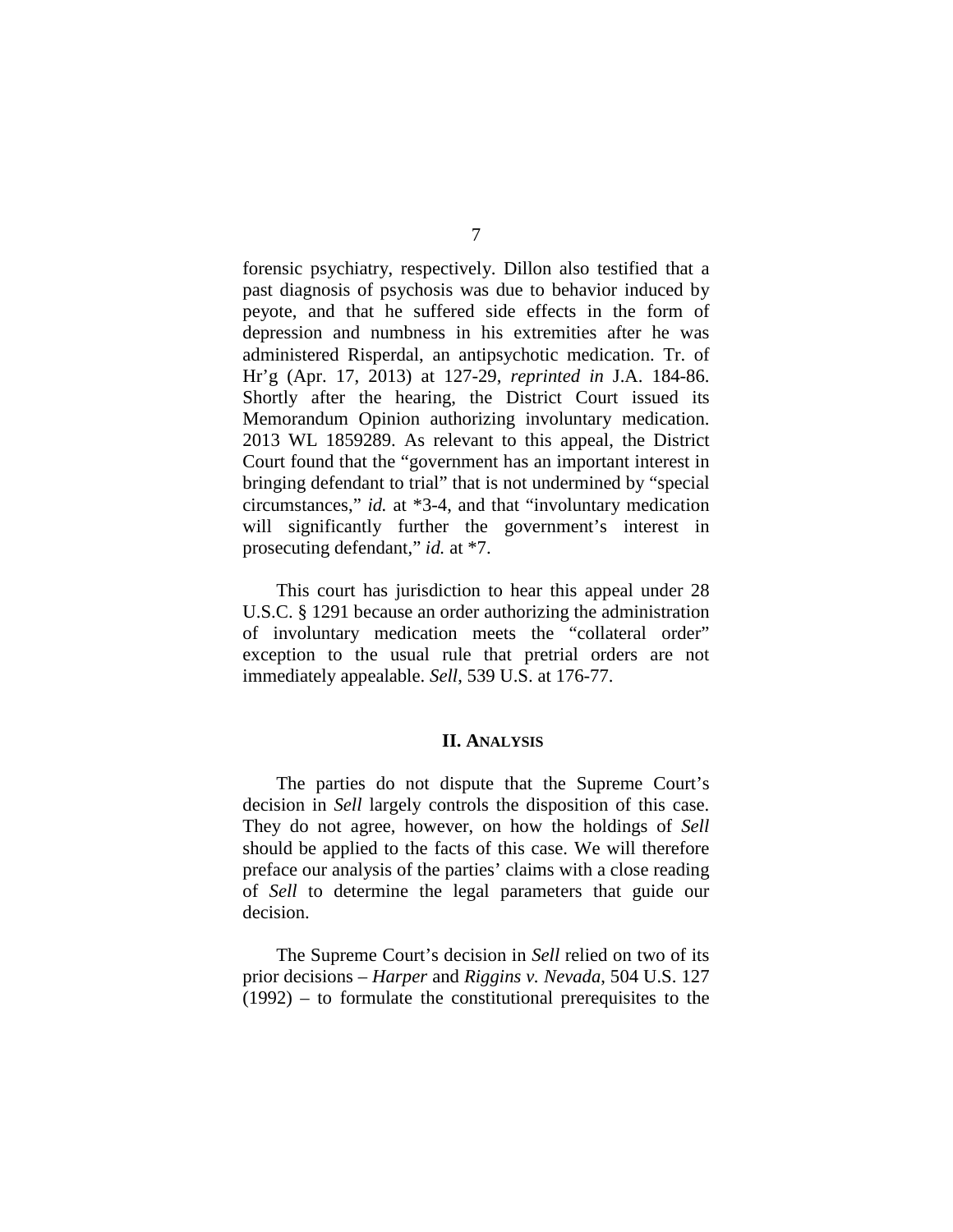Government's involuntarily medicating a defendant to restore his trial competency. *Sell*, 539 U.S. at 177-79. In *Harper*, the Court concluded that an individual's liberty interest in avoiding forced medication, though "significant," could be overcome by the important state interest in "providing appropriate medical treatment to reduce the danger that an inmate suffering from a serious mental disorder represents to himself or others." 494 U.S. at 221, 236. It was thus constitutionally permissible for the State of Washington to medicate a non-consenting inmate whose mental illness caused him to be a danger to himself or others in the prison environment. *Id.* at 225-26, 236. And in *Riggins*, the Court observed that, in addition to the governmental interest in mitigating an inmate's dangerousness, a state could forcibly medicate a defendant for the purpose of bringing him to trial. 504 U.S. at 135 ("[T]he State might have been able to justify medically appropriate, involuntary treatment with the drug by establishing that it could not obtain an adjudication . . . by using less intrusive means.").

Relying on *Harper* and *Riggins*, the Supreme Court prescribed a detailed, four-part inquiry for district courts to undertake prior to authorizing involuntary medication to restore defendants to competency:

First, a court must find that *important* governmental interests are at stake. The Government's interest in bringing to trial an individual accused of a serious crime is important. . . .

Courts, however, must consider the facts of the individual case in evaluating the Government's interest in prosecution. Special circumstances may lessen the importance of that interest. . . .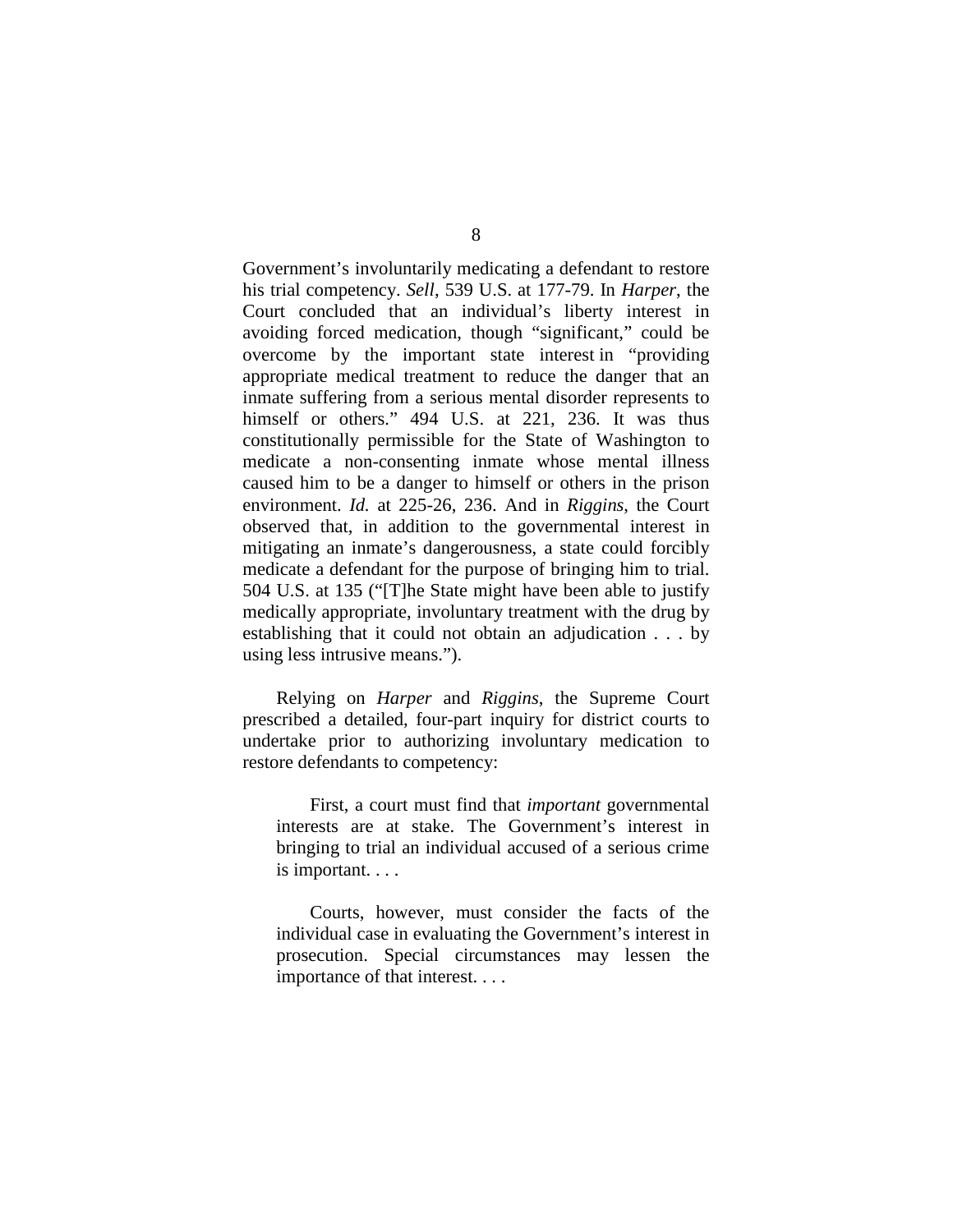Second, the court must conclude that involuntary medication will *significantly further* those concomitant state interests. It must find that administration of the drugs is substantially likely to render the defendant competent to stand trial. At the same time, it must find that administration of the drugs is substantially unlikely to have side effects that will interfere significantly with the defendant's ability to assist counsel in conducting a trial defense, thereby rendering the trial unfair. . . .

Third, the court must conclude that involuntary medication is *necessary* to further those interests. The court must find that any alternative, less intrusive treatments are unlikely to achieve substantially the same results. . . .

Fourth, as we have said, the court must conclude that administration of the drugs is *medically appropriate*, *i.e.*, in the patient's best medical interest in light of his medical condition.

#### *Sell*, 539 U.S. at 180-81 (citations omitted).

In addition, the Court in *Sell* took pains to ensure that the four-part inquiry it announced would not be conflated with a *Harper* inquiry into whether an individual's dangerousness could justify the forcible administration of antipsychotic medication. *Id.* at 181-82. The Court instructed that "[t]here are often strong reasons for a court to determine whether forced administration of drugs can be justified on these alternative [*Harper*] grounds *before* turning to the trial competence question." *Id.* at 182. By considering *Harper* grounds first, a court might obviate the need to conduct the more difficult inquiry under *Sell*, and "[e]ven if a court decides medication cannot be authorized on the alternative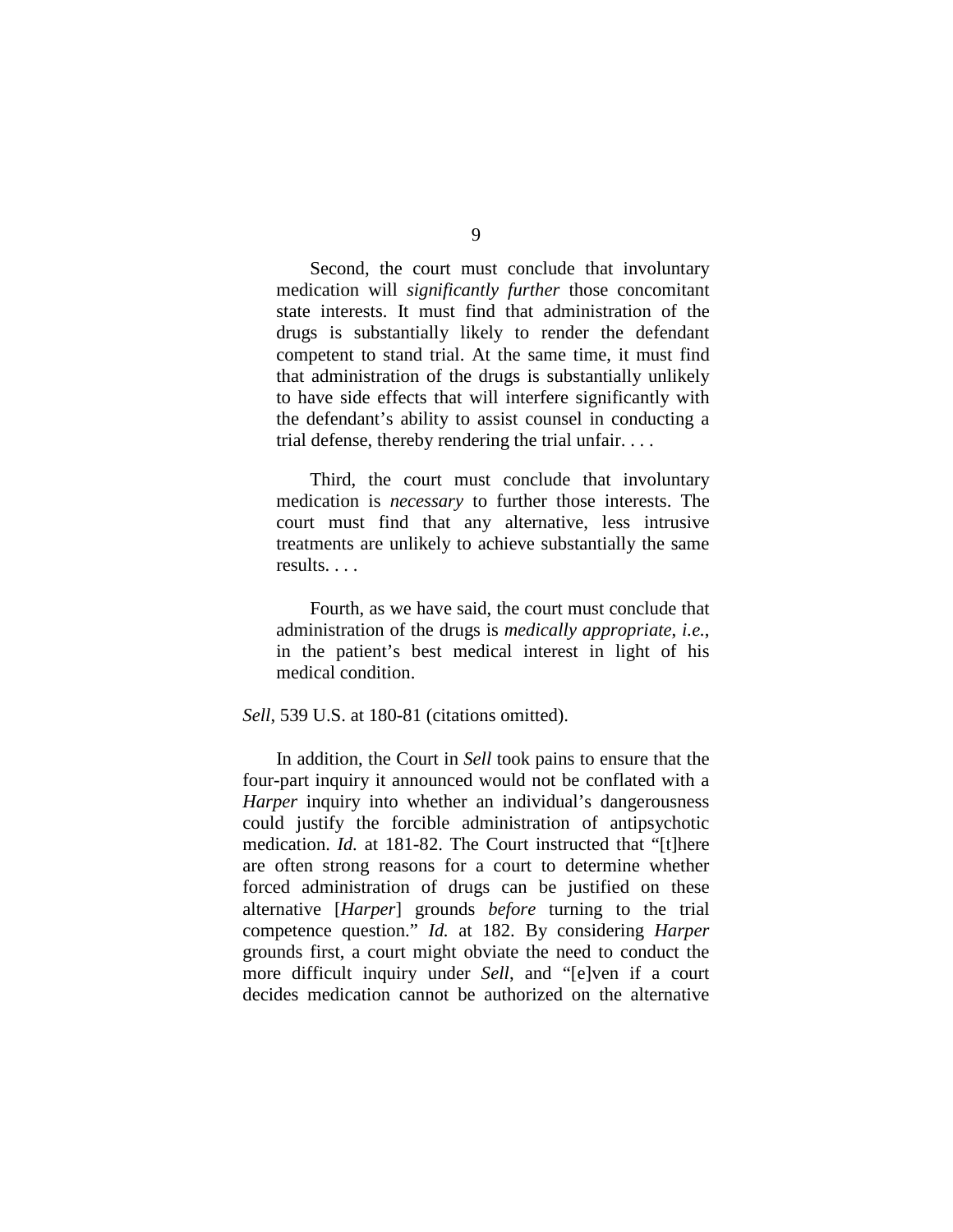grounds, the findings underlying such a decision will help to inform expert opinion and judicial decisionmaking in respect to a request to administer drugs for trial competence purposes." *Id.* at 183. Trial courts should thus "ordinarily determine whether the Government seeks, or has first sought, permission for forced administration of drugs on these other *Harper*-type grounds; and, if not, why not." *Id.*

In this case, the District Court conducted an analysis pursuant to *Sell* after Drs. Grant and Volin reported that Dillon did not meet the criteria for forcible medication articulated in *Harper*. And the Government does not contend that Dillon was a danger to himself or others while incarcerated and, thus, should be forcibly medicated pursuant to *Harper*. Given this record, the focus of our decision will be on the dictates of *Sell*, not *Harper*.

## **A.** *Standards of Review and Proof*

The Supreme Court in *Sell* did not prescribe a standard of appellate review, and this circuit has yet to address the matter. Most of our sister circuits conduct *de novo* review of a district court's holding that the Government's interest is "important" under the first prong of *Sell*, and assess a district court's remaining *Sell* findings for clear error. *See United States v. Fazio*, 599 F.3d 835, 839 (8th Cir. 2010) (noting the "overwhelming majority of courts" adopting this approach); *see also United States v. Diaz*, 630 F.3d 1314, 1331 (11th Cir. 2011); *United States v. Green*, 532 F.3d 538, 546, 552 (6th Cir. 2008); *United States v. Hernandez-Vasquez*, 513 F.3d 908, 915-16 (9th Cir. 2007) (as amended Jan. 22, 2008); *United States v. Palmer*, 507 F.3d 300, 303 (5th Cir. 2007); *United States v. Evans*, 404 F.3d 227, 236, 240 (4th Cir. 2005); *United States v. Gomes*, 387 F.3d 157, 160 (2d Cir. 2004). *But see United States v. Bradley*, 417 F.3d 1107, 1113-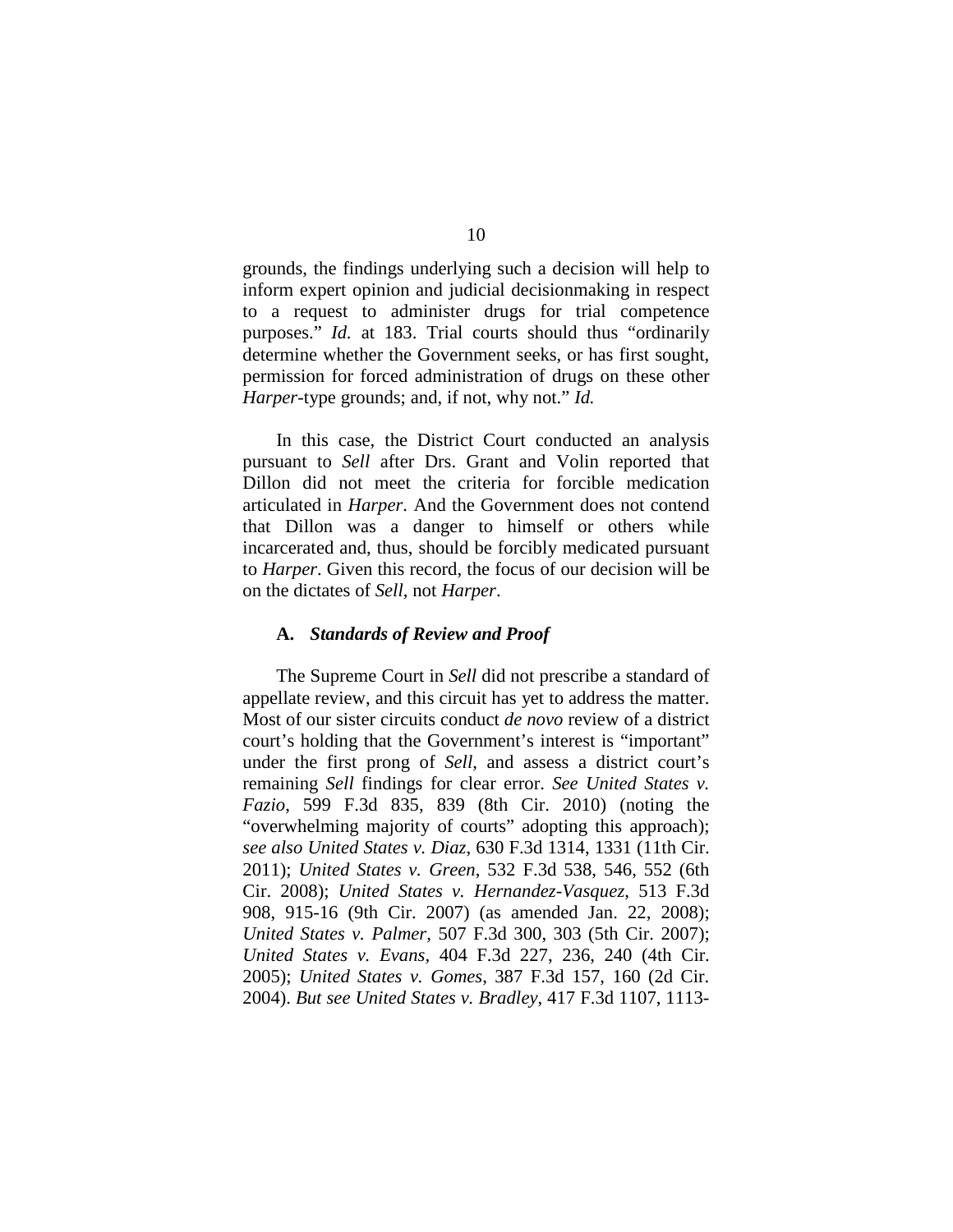14 (10th Cir. 2005) (concluding that second *Sell* factor, in addition to the first, is a "legal question" to be reviewed *de novo*).

We adopt the approach taken by the majority of circuits. *See Hernandez-Vasquez*, 513 F.3d at 915 (following the majority's approach of reviewing the second *Sell* factor for clear error, instead of the Tenth Circuit's approach, because the question of whether medicating a defendant would "significantly further" the Government's interest "typically involves substantial questions of fact"). We thus review *de novo* the District Court's conclusion that the Government has an important interest in prosecuting Dillon, and consider whether the balance of the District Court's findings are clearly erroneous.

We hasten to add one qualification, however. To the extent that the District Court's determination under the first prong of *Sell* depends on findings of fact, *see Sell*, 539 U.S. at 180 ("Courts . . . must *consider the facts of the individual case* in evaluating the Government's interest in prosecution." (emphasis added)), we review those findings under a clear-error standard. *See Evans*, 404 F.3d at 236 (observing that although the Fourth Circuit's review under the first prong of *Sell* is *de novo*, "review [of] any factual findings relevant to this legal determination [is] for clear error"); *see also United States v. Mikulich*, 732 F.3d 692, 696 (6th Cir. 2013).

The Supreme Court also did not establish the burden of proof to be applied to *Sell* determinations. Noting the absence of controlling authority in our circuit, the District Court concluded that the Government was required to establish each *Sell* factor under a clear and convincing standard of proof, adopting the approach taken by other courts of appeals. *Dillon*, 2013 WL 1859289, at \*1 n.1 (citing *United States v.*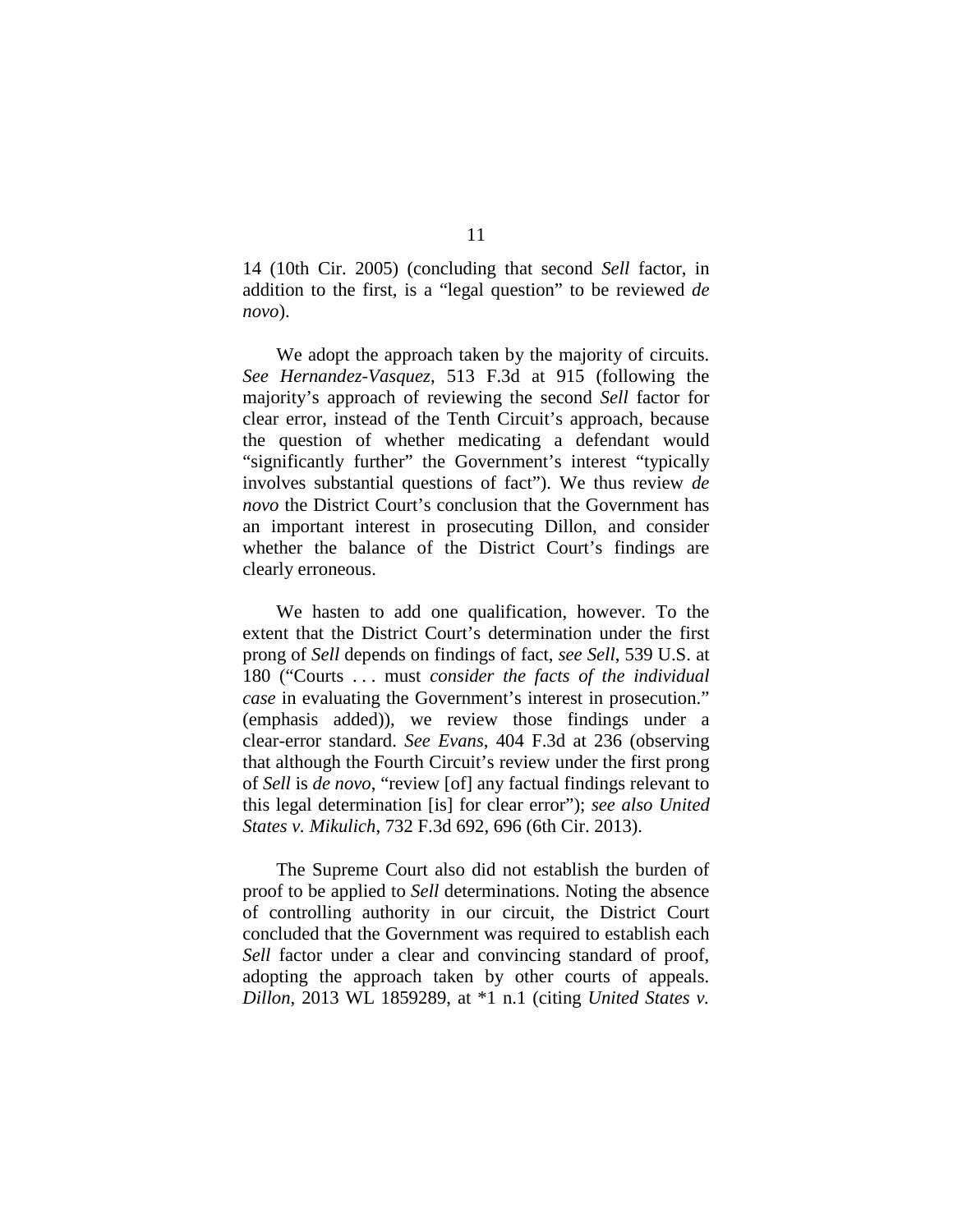*Bush*, 585 F.3d 806, 814 (4th Cir. 2009); *Green*, 532 F.3d at 545 n.6). The Government has not disputed this conclusion, and Dillon has not advocated for a higher burden.

We agree with the District Court's approach and join our sister circuits in holding that factual determinations under *Sell*  must be supported by clear and convincing evidence. *See Diaz*, 630 F.3d at 1331 ("Other circuit courts that have considered this issue uniformly concluded that in *Sell* cases the government bears the burden of proof on factual questions by clear and convincing evidence."); *United States v. Chatmon*, 718 F.3d 369, 374 (4th Cir. 2013); *Fazio*, 599 F.3d at 840 n.2; *Bradley*, 417 F.3d at 1114; *Gomes*, 387 F.3d at 160. Holding the Government to a clear and convincing standard of proof affords due regard to the nature of the liberty interest at stake in forced-medication cases. *See United States v. White*, 620 F.3d 401, 422 (4th Cir. 2010) (Keenan, J., concurring) (noting "the physical violence inherent in forcible medication" and that "forcible administration of drugs necessarily requires a substantial and degrading intrusion of the body").

## **B.** *The First* **Sell** *Factor*

Dillon begins by challenging the District Court's determination under the first *Sell* factor that "*important* governmental interests are at stake" in his prosecution. 539 U.S. at 180. A proper analysis of this first factor addresses two distinct questions. A court must first determine whether the charged crime is "serious," because the Government's interest in a prosecution generally qualifies as "important" when the defendant is charged with a serious crime. *Id.* Next, considering the specific facts of the case before it, a court must evaluate whether "[s]pecial circumstances . . . lessen the importance of that interest." *Id. Sell* lists two examples of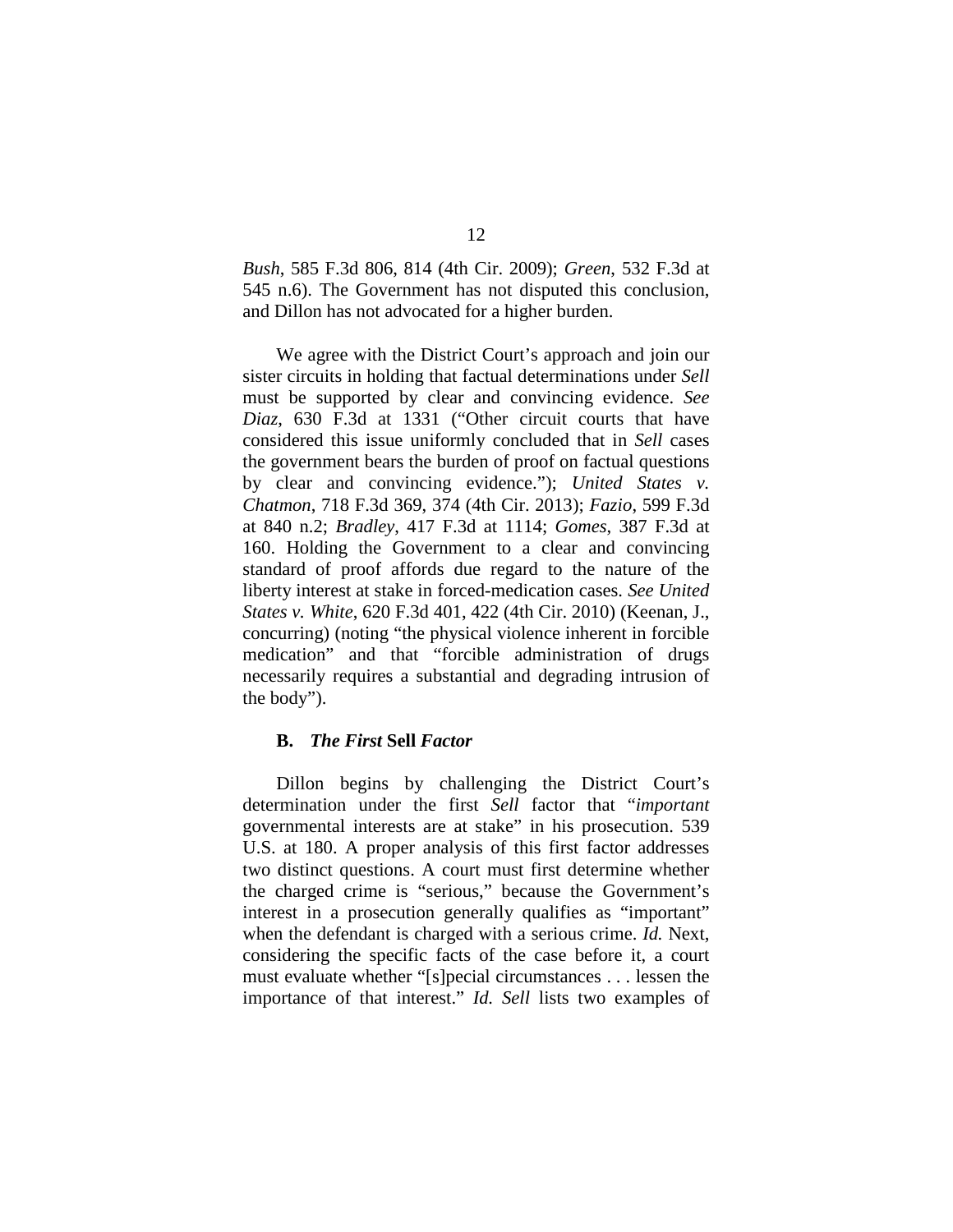special circumstances: an extended period of pretrial detention and the prospect of lengthy civil confinement. *Id.*

Observing that Dillon had conceded the seriousness of his alleged offense, the District Court concluded that the Government's interest in prosecuting him was "important." 2013 WL 1859289, at \*3. Turning to the second part of the analysis, the District Court considered, and rejected, Dillon's argument that his pretrial confinement undercut the Government's interest. *Id.* at \*3-4. The District Court did not consider the prospect that Dillon might face a lengthy civil confinement because Dillon "did not make such an argument." *Id.* at \*3 n.7. Nor did the District Court consider any other special circumstance. *Id.* at \*3-4.

Dillon continues to concede on appeal that the charged crime is "serious" under *Sell*. Br. of Appellant at 18. In light of Dillon's concession, we need not wade into the debate among our sister circuits about whether the seriousness of a crime is measured by the statutory maximum or the likely guideline sentence, or both. *Compare United States v. Valenzuela–Puentes*, 479 F.3d 1220, 1226 (10th Cir. 2007) (examining both the statutory maximum and the likely guideline sentence to determine whether a crime is "serious"), *with Evans*, 404 F.3d at 238 (4th Cir. 2005) (concluding that focusing on a defendant's probable guideline range would be "unworkable"). However, Dillon argues that the District Court erred by failing to consider two "special circumstances" that he claims diminish what would otherwise qualify as an important governmental interest in his prosecution. The first special circumstance, he contends, is the prospect of his civil confinement. Br. of Appellant at 21-29. The second is his own purported non-dangerousness. *Id.* at 18-21. We consider each argument in turn.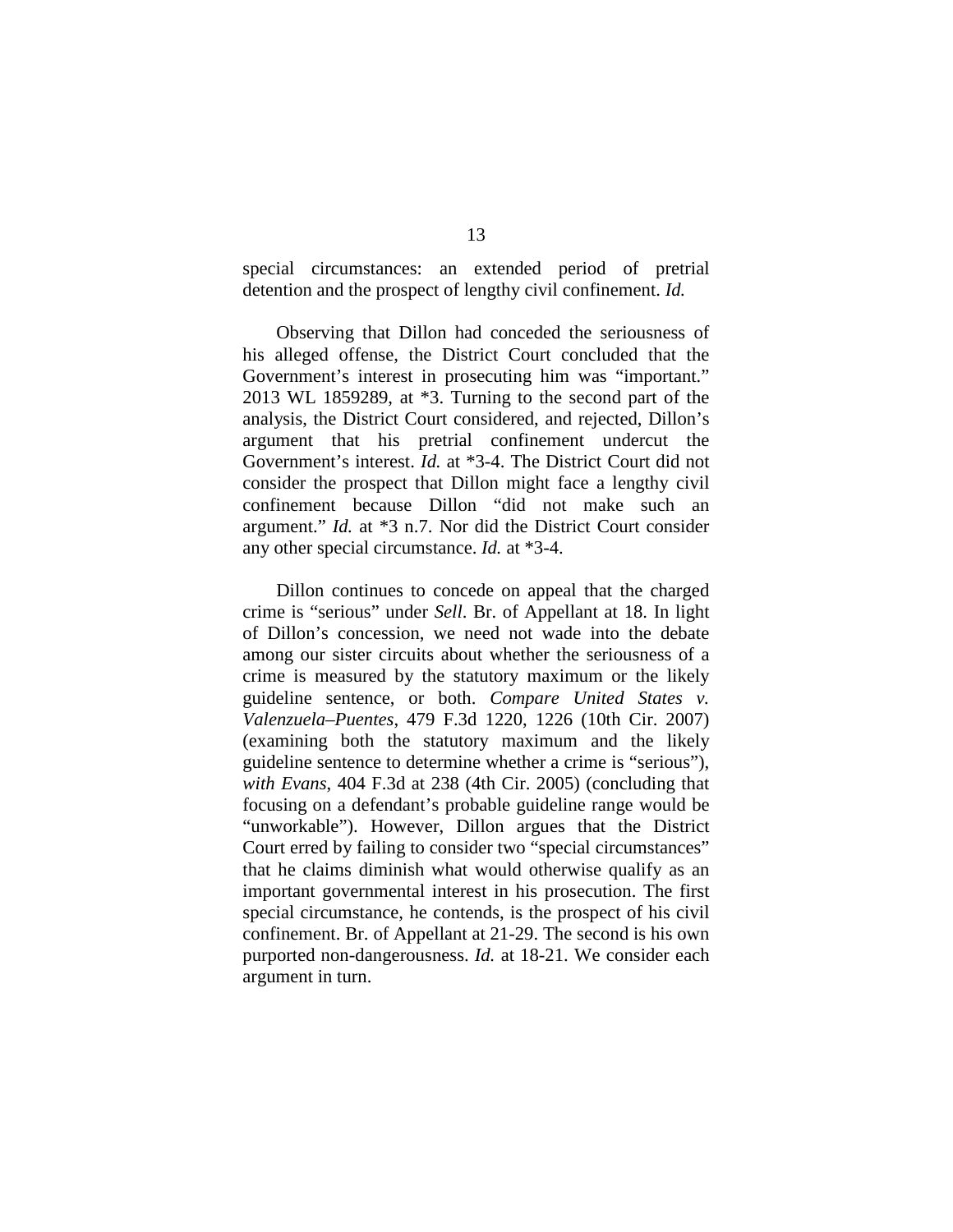## 1. *Possibility of Lengthy Confinement Resulting from Civil Commitment*

As noted above, *Sell* makes clear that a district court may appropriately consider the likelihood of a defendant's civil confinement in determining whether to order the forcible medication of a defendant to restore his competency to stand trial. On this point, the Court pointed out that "[t]he potential for future confinement affects, but does not totally undermine, the strength of the need for prosecution." *Sell*, 539 U.S. at 180. This is unsurprising because a "defendant's failure to take drugs voluntarily . . . may mean lengthy confinement in an institution for the mentally ill—and that would diminish the risks that ordinarily attach to freeing without punishment one who has committed a serious crime." *Id*. Here, the District Court declined to analyze the issue or make a finding concerning the likelihood of civil confinement. Dillon now contends this was error.

To begin with, the District Court correctly concluded that Dillon failed to raise this argument during its proceedings. In his opposition to the Government's motion for involuntary medication, Dillon identified his pretrial custody and his purported non-dangerousness as "special circumstances" undermining the prosecutorial interest; he did not mention the prospect of civil confinement. Def.'s Opp'n to Involuntary Medication, *reprinted in* J.A. 12-21. And Dillon failed to pursue the point during arguments before the District Court, even though the Government mentioned the issue in its brief and at argument. *See* Gov't's Mem. at 18, *reprinted in* J.A. 39; Tr. of Oral Arg. (Apr. 26, 2013) at 13-14, *reprinted in*  J.A. 212-13. The issue was never joined.

It is also important to note that the District Court did not in any way *foreclose* Dillon from arguing the civil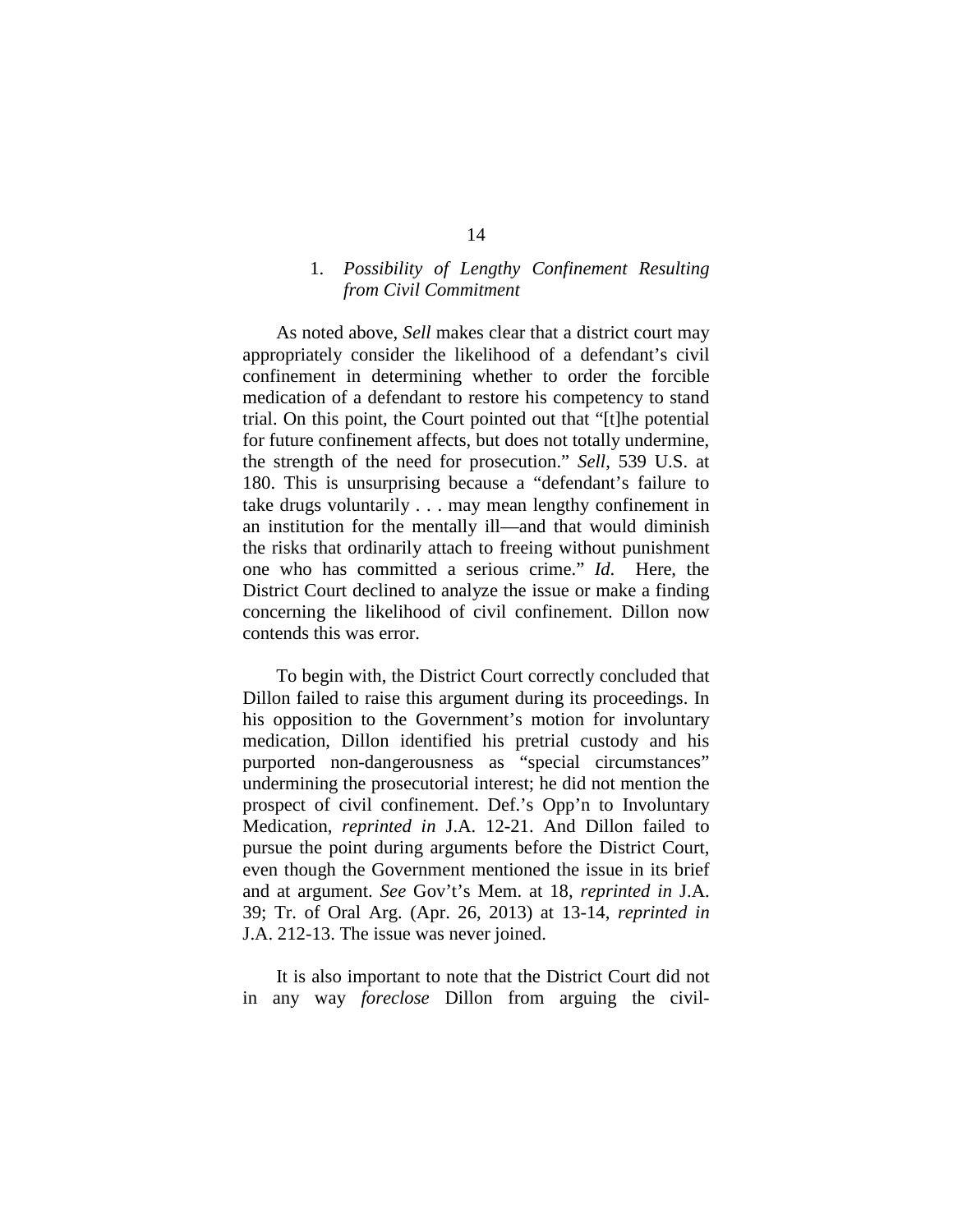commitment point or from introducing evidence that his confinement was likely. Thus, Dillon had ample opportunity to cross-examine the Government's witnesses and to call his own. Tr. of Hr'g (Apr. 17, 2013) at 25, 95, 136, *reprinted in*  J.A. 82, 152, 193. In short, the record provides no basis for Dillon's statement to this court that the District Court "foreclosed consideration" of civil commitment. *See* Br. of Appellant at 27 n.8.

Under our well-established precedent, Dillon's civil-confinement argument was forfeited when he failed to raise it with the District Court. *See, e.g.*, *Potter v. District of Columbia*, 558 F.3d 542, 550 (D.C. Cir. 2009) ("It is well settled that issues and legal theories not asserted at the District Court level ordinarily will not be heard on appeal." (quoting *District of Columbia v. Air Fla., Inc.*, 750 F.2d 1077, 1084 (D.C. Cir. 1984))). Because Dillon did not argue the point before the District Court, and because the District Court did not address it, we generally inquire no further into the matter. *See Dyson v. District of Columbia*, 710 F.3d 415, 419 (D.C. Cir. 2013).

At oral argument before this court, however, counsel for Dillon asked us to review the District Court's omission for plain error. Under Federal Rule of Criminal Procedure 52(b), we can correct unpreserved error only when there is (1) "error," (2) that is "plain," and (3) that "affects substantial rights." *United States v. Olano*, 507 U.S. 725, 732 (1993) (alteration omitted). If all three conditions are met, we may "notice a forfeited error, but only if (4) the error 'seriously affect[s] the fairness, integrity, or public reputation of judicial proceedings.'" *Johnson v. United States*, 520 U.S. 461, 467 (1997) (quoting *Olano*, 507 U.S. at 732). *See generally* EDWARDS, ELLIOTT & LEVY, FEDERAL STANDARDS OF REVIEW ch. VIII (2d ed. 2013).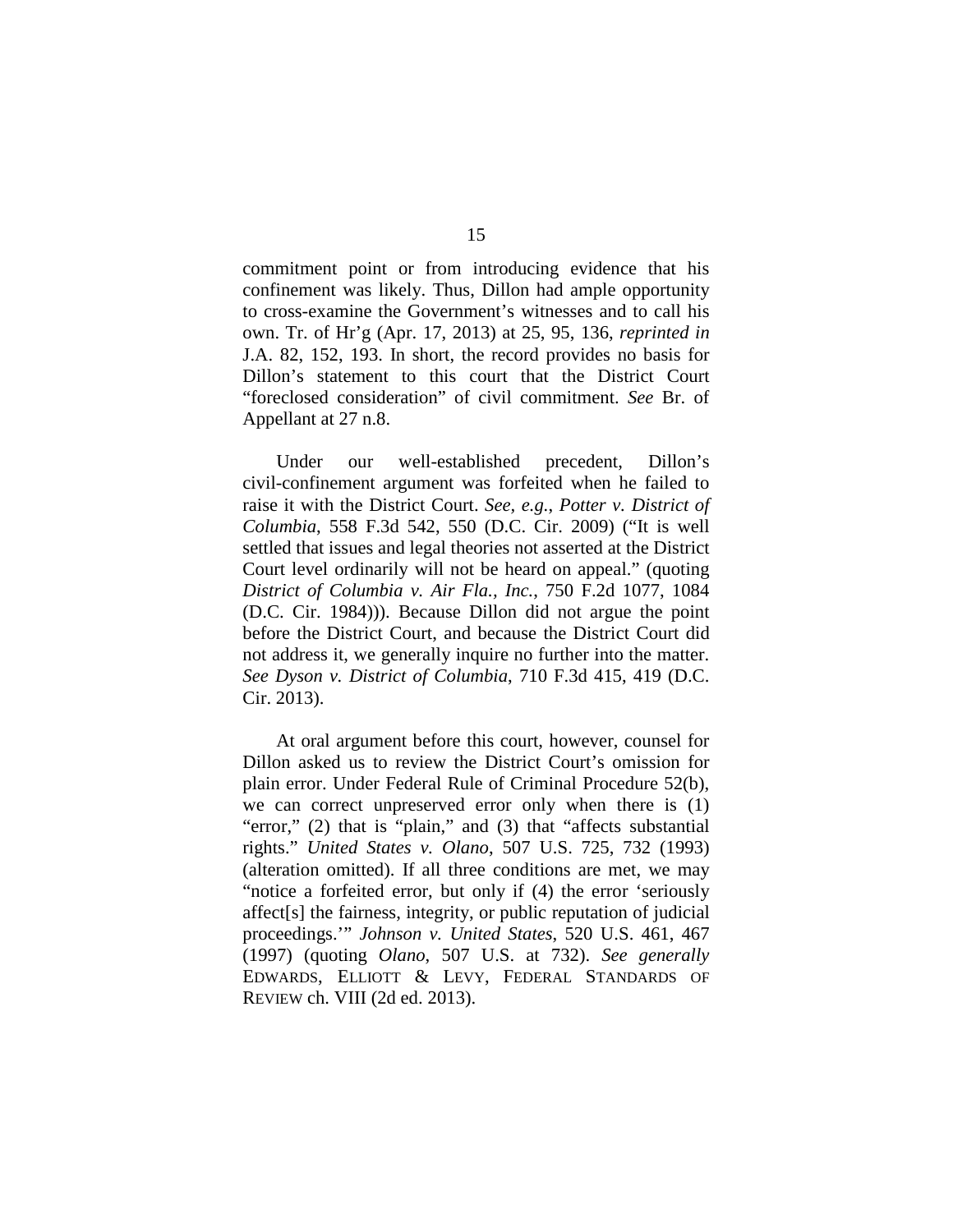*Sell* leaves little doubt that the prospect of a defendant's lengthy civil confinement is a focal point of the "special circumstances" analysis. 539 U.S. at 180. However, even if the District Court plainly erred when it declined to analyze the possibility of civil confinement, this omission did not affect Dillon's substantial rights under the third prong of *Olano*  because Dillon has not shown "a reasonable probability that, but for the error claimed, the result of the proceeding would have been different." *United States v. Dominguez Benitez*, 542 U.S. 74, 82 (2004) (quotation and alteration omitted); EDWARDS, ELLIOTT & LEVY, *supra*, at 105. We rest this conclusion on the record and on Dillon's own arguments: First, the record as it stands offers insufficient support for the proposition that Dillon is likely to be civilly *confined* (as opposed to committed as an outpatient); and, second, Dillon's consistent assertions that he is *not* dangerous serve only to dilute any argument that Dillon is likely to be civilly confined. We amplify these two points below.

The record before us does not support a finding that Dillon is likely to be civilly *confined*. Although the *Sell* Court mentioned "civil commitment," it is clear from the context that the Court was concerned with the prospect of civil confinement. *See* 539 U.S. at 180 ("The defendant's failure to take drugs voluntarily . . . may mean lengthy *confinement* . . . that would diminish the risks that ordinarily attach to freeing without punishment one who has committed a serious crime." (emphasis added)). The D.C. Mental Health Commission recommended to the D.C. Superior Court that Dillon be civilly committed on an *outpatient* basis. Gov't's Mem. at 12, *reprinted in* J.A. 33. Even though this report does not appear in the record, we know from the applicable statute that the Commission can recommend commitment only after finding that Dillon was "mentally ill, and because of the illness is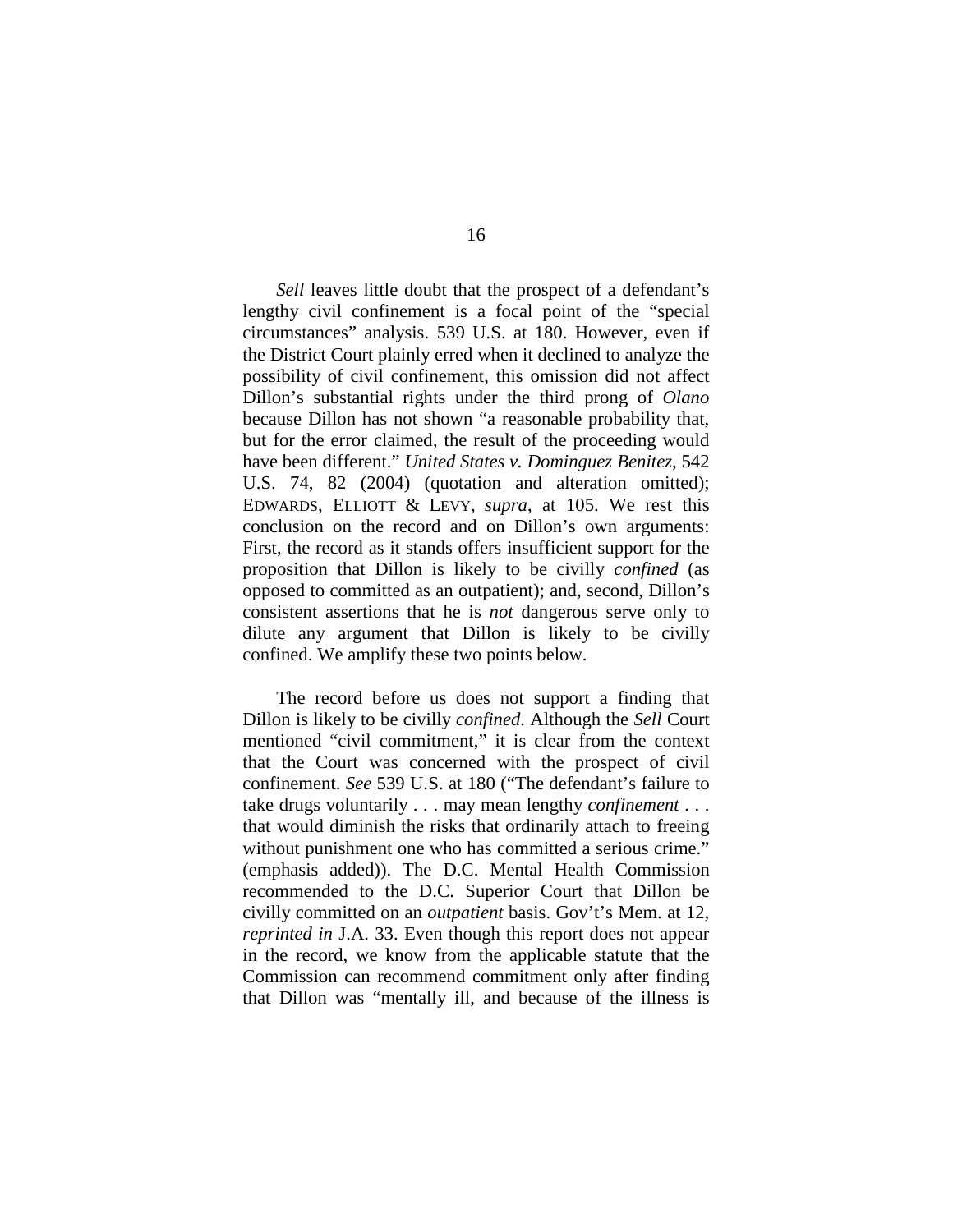likely to injure himself or other persons if not committed." D.C. CODE § 21-544. But we also know that the Commission recommended *outpatient* treatment, which indicates that the Commission considered Dillon's risk to the public at large to be minimal. *See* D.C. CODE § 21-545(b)(2) (authorizing the D.C. Superior Court to commit a mentally ill person to "the Department or to any other facility, hospital, or mental health provider that the Court believes is the *least restrictive alternative consistent with the best interests of the person and the public*" (emphasis added)).

Although Dillon asserts that his outpatient status will be revoked if and when he does not take his medication, Br. of Appellant at 26-27, the applicable statute makes clear that revocation of an individual's outpatient status requires a judicial finding that "*a more restrictive treatment alternative is required to prevent the person from injuring himself or others.*" D.C. CODE § 21-548(a) (emphasis added). Simply put, Dillon's *outpatient* civil commitment does not imply that civil *confinement* is probable, as there would have to be a judicial finding by clear and convincing evidence that his confinement is "required to prevent [Dillon] from injuring himself or others." *Id.*

Furthermore, Dillon's own assertions critically weaken his civil-confinement argument. Beginning with his opposition to the Government's motion before the trial court, Dillon has consistently stated that he poses no significant danger to himself or others. *See* Def.'s Opp'n to Involuntary Medication at 6, *reprinted in* J.A. 17 ("Dillon has no history of violence . . . ."); Tr. of Oral Arg. (Apr. 26, 2013) at 32, *reprinted in* J.A. 231 ("Nobody thinks [Dillon is] particularly dangerous to himself or others . . . ."); Br. of Appellant at 18- 19, 24, 27. Assuming that Dillon is correct that he presents, at most, a minimal risk to himself or others, this fact would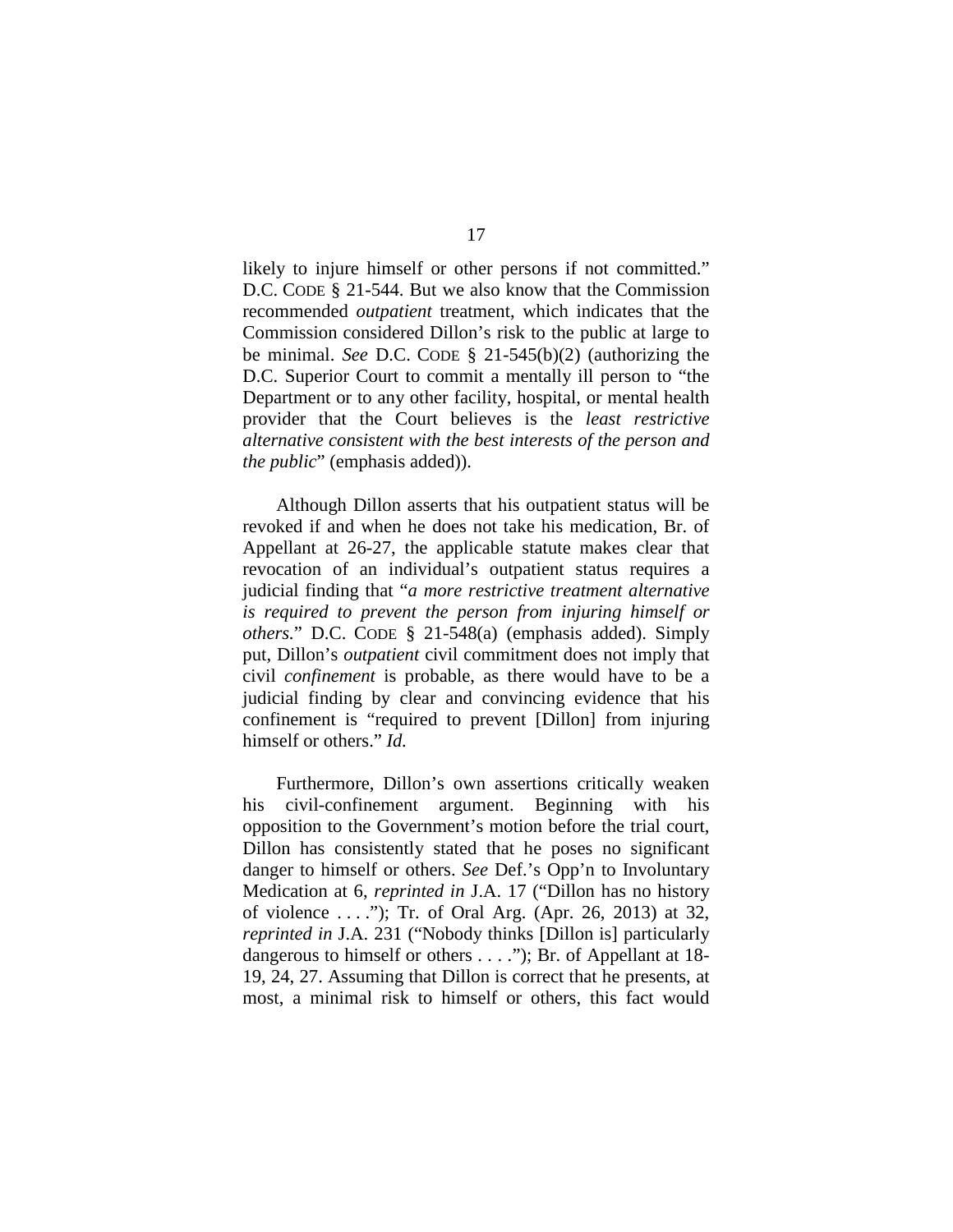make it *less* likely that Dillon will be confined. *See* 18 U.S.C. § 4246(d) (authorizing civil confinement when a "court finds by clear and convincing evidence that the person is presently suffering from a mental disease or defect as a result of which his release *would create a substantial risk of bodily injury to another person or serious damage to property of another*" (emphasis added)); D.C. CODE  $\S$  21-545(b)(2) ("If the Court or jury finds that the person is mentally ill and, because of that mental illness, *is likely to injure himself or others if not committed*, the Court may order the person's commitment to the Department or to any other facility, hospital, or mental health provider that the Court believes is *the least restrictive alternative consistent with the best interests of the person and the public*." (emphasis added)).

Dillon's plain-error challenge thus fails for want of showing a "reasonable probability" that, but for the District Court's failure to consider civil confinement, Dillon would not be subject to involuntary medication. The record before us does not offer a basis for finding that Dillon is dangerous enough to lead to his being civilly *confined* (as opposed to committed as an outpatient). *See* Br. of Appellant at 22 ("Obviously, the level of appellant's dangerousness was marginal; otherwise the D.C. Mental Health Commission would not have recommended commitment to an outpatient treatment program."). And Dillon's consistent claims that he is *not* dangerous undercut the notion that a better developed record would be any different.

#### 2. *Dillon's Purported Non-dangerousness*

Dillon argues that he is not dangerous and that this fact undermines the Government's interest in prosecuting him. He further argues that because the District Court "did not believe dangerousness should be considered at all, the matter should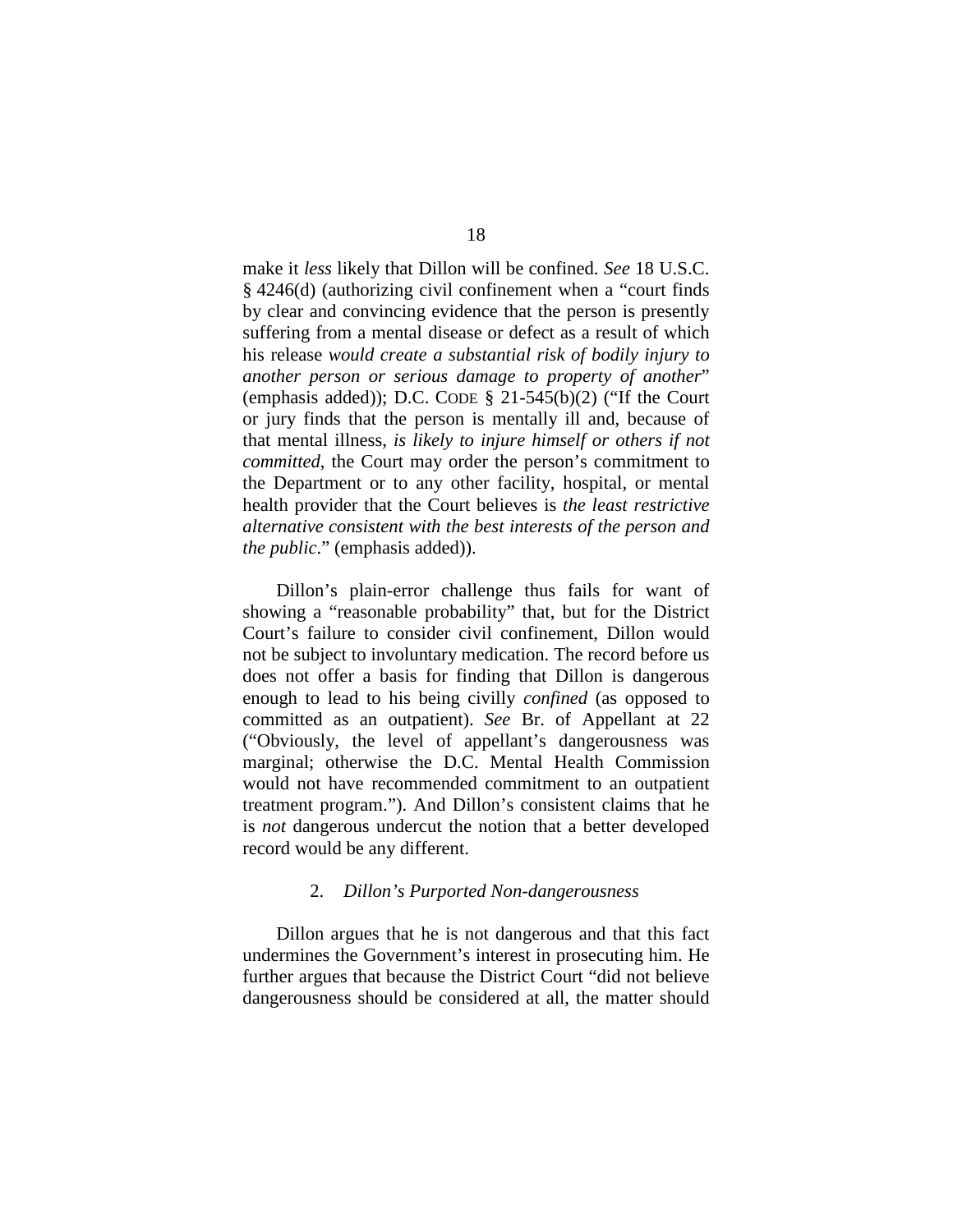be remanded for fact development." Br. of Appellant at 21. Citing other circuits' decisions finding that a defendant's dangerousness is relevant, Dillon reasons that "if dangerousness bolsters the government's interest under *Sell*, the lack thereof must have the opposite effect." *Id.* at 19-20 (citing *United States v. Mackey*, 717 F.3d 569, 575 (8th Cir. 2013); *United States v. Ruiz-Gaxiola*, 623 F.3d 684, 694 n.6 (9th Cir. 2010); *Gomes*, 387 F.3d at 160). Dillon also presses the obvious point that if he was dangerous he would not have been civilly committed on an outpatient basis by the D.C. Mental Health Commission. *Id.* at 22.

We first dispose of the Government's primary rejoinder to these arguments. The Government asserts that lack of dangerousness can never be considered to undermine the importance of the Government's interest in prosecution because the *Sell* framework applies *only after* there has been a predicate determination that a defendant is not dangerous. Br. for Appellee at 34-39. That is, in the Government's view, the Supreme Court's suggestion that courts sequence *Harper* determinations before *Sell* determinations necessarily implies that all defendants who make it to a *Sell* hearing are, by definition, not dangers to society. On this view, then, the *Sell*  framework admits consideration of dangerousness "in only two specific contexts": (1) when assessing the likelihood of civil commitment and (2) when evaluating the "characteristics of the *crime* and whether the sentence for that crime reflects a legislative determination that persons who commit it typically present a serious risk to the safety of the community." *Id.* at 36-38 (internal quotation marks omitted).

The Government's argument misapprehends the nature of the *Sell* inquiry. The "result of [a] *Harper* hearing . . . establishes only that [a defendant] does not pose a danger to himself or others *while confined* in the institutional context.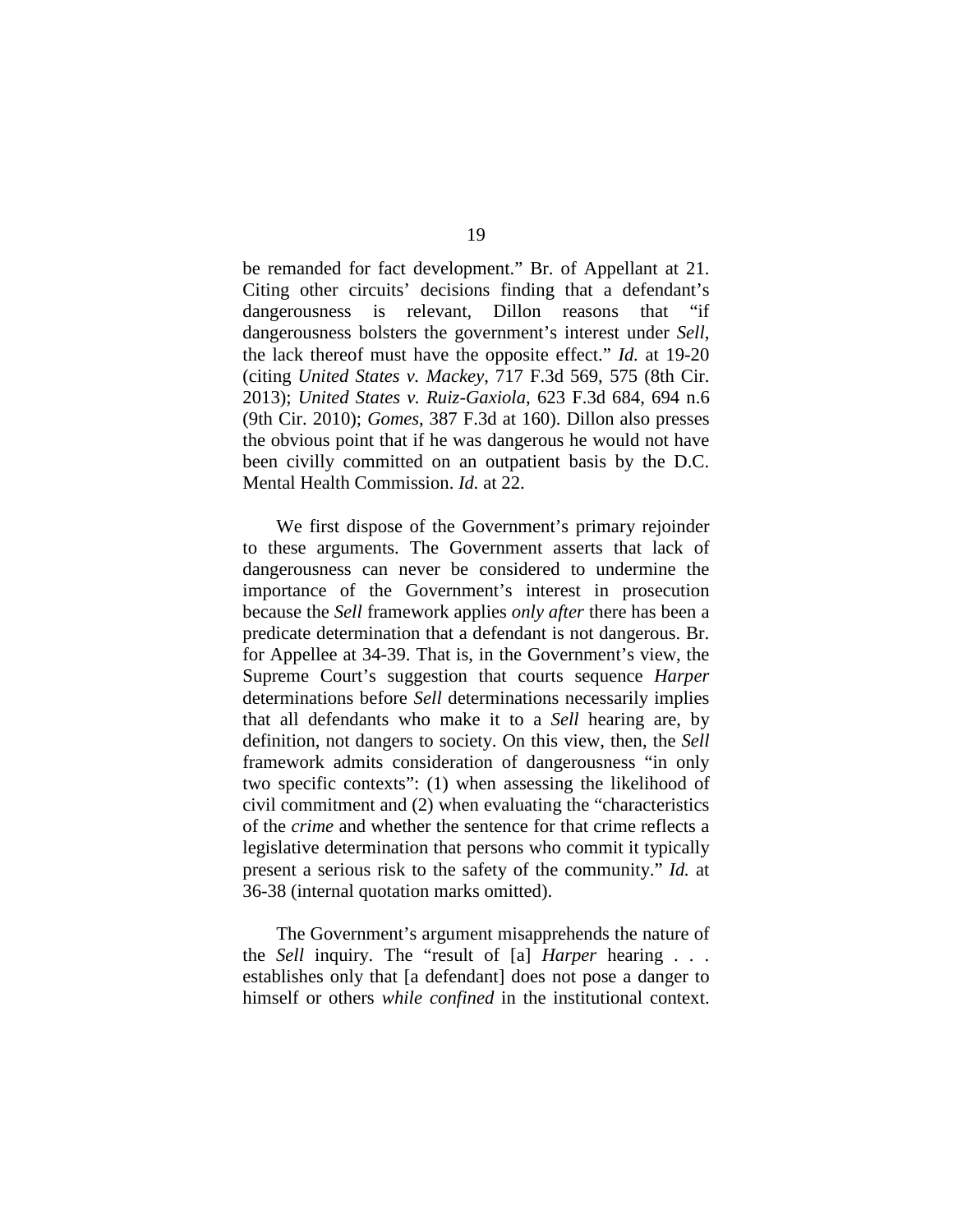[It does] not address whether [the defendant] might pose a danger to himself or others *if released*." *Ruiz-Gaxiola*, 623 F.3d at 694 n.6 (citation omitted). It is simply incorrect, then, to say that a court must assume that any defendant who reaches the *Sell* inquiry poses no danger to society. It may be that some persons who pose a danger to themselves or others *while confined* might also pose a danger to themselves or others *if released*, but the latter does not necessarily follow from the former. The Government has cited no meaningful studies or other evidence to show that the two propensities are coterminous.

More fundamentally, the Government seeks to impose a formalism and rigidity at odds with the sensitive balancing required by *Sell* in light of the significant liberty interests implicated by forcible medication. The Supreme Court crafted a sensitive and fact-specific inquiry, stating that "[c]ourts . . . must consider *the facts of the individual case* in evaluating the Government's interest in prosecution." 539 U.S. at 180. And the examples the Court listed (pretrial and future civil confinement) are just that – examples. *Id.*; *see also United States v. Grigsby*, 712 F.3d 964, 969-70 (6th Cir. 2013); *White*, 620 F.3d at 412.

At bottom, Dillon makes a common-sense argument: The dangerousness of a defendant surely may affect the strength of the governmental interest. This is indisputable. The Government has an interest in incapacitating individuals who endanger the public, *see United States v. Weston*, 255 F.3d 873, 880-82 (D.C. Cir. 2001), and thus its interest in a particular prosecution may be stronger in the case of a dangerous defendant than in a case that involves a defendant who is not dangerous. The simplicity of Dillon's argument is attractive, but the argument is shortsighted. It is one thing to acknowledge that the Government often has a strong interest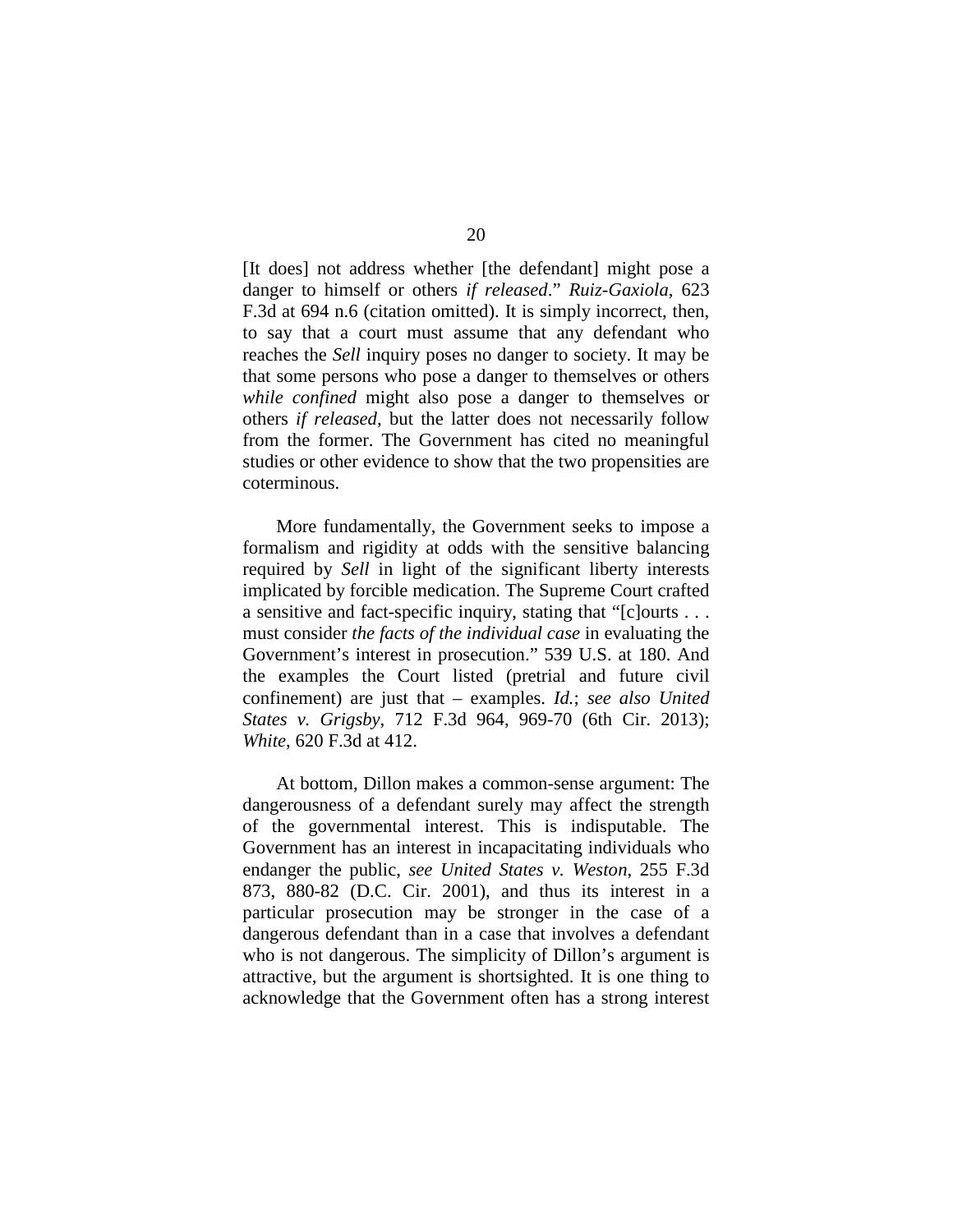in prosecuting persons who appear to be dangerous, but it is quite another to say that the Government's interest in incapacitating a dangerous defendant is necessary to the Government's interest qualifying as "important" under the first *Sell* factor. As we observed in *Weston*, a bundle of governmental interests are implicated in any given prosecution. *Id.*; *cf*. 18 U.S.C. § 3553(a)(2) (listing three purposes of sentencing distinct from the need to protect the public by incapacitating a defendant, including, *e.g.*, the need for a sentence "to reflect the seriousness of the offense, to promote respect for the law, and to provide just punishment for the offense").

Dillon's argument also fails to acknowledge that, although a defendant's dangerousness may be relevant to the Government's interest in prosecuting him, courts are necessarily constrained in their fact-finding by the nature of the charges for which a defendant has been indicted. This case is a perfect example. Dillon has been charged with a crime under 18 U.S.C.  $\S 871 - "thread[ening]$  to take the life of, to kidnap, or to inflict bodily harm upon the President of the United States" – that is both serious and involves significant danger. To permit a *Sell* hearing to focus on the underlying criminal charges would risk converting the *Sell* inquiry into a mini-trial on the merits. In other words, in response to the Government's request for authorization to medicate Dillon so that he is competent to stand trial, the District Court would be required to first adjudicate the merits of the indictment to assess Dillon's dangerousness. This would make little sense.

In these circumstances, this court is hard pressed to give credit to a claim that Dillon's alleged lack of dangerousness is a special circumstance that meaningfully weighs against the Government's interest in pursuing prosecution. Dillon has been charged with a serious and dangerous crime. The only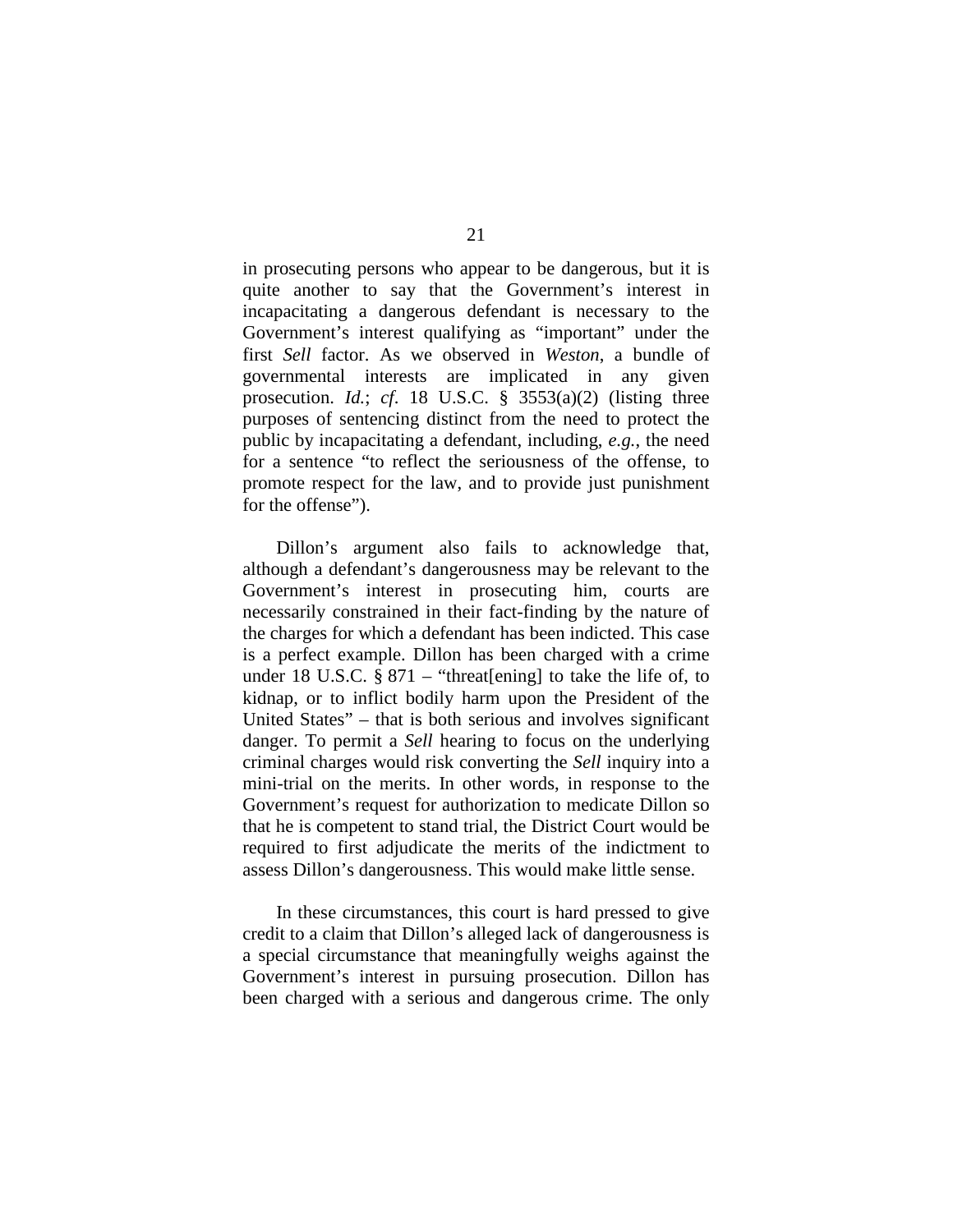way to determine whether he is guilty beyond a reasonable doubt, and thus dangerous as charged, is to allow the Government to proceed with prosecution. However, Dillon is incompetent to stand trial sans medication, so we cannot determine his dangerousness until his competence has been restored and there has been a trial on the merits.

We thus conclude that it is unnecessary to remand the case for further fact-finding with respect to Dillon's purported non-dangerousness. The necessary implications of the indictment in this case preclude a finding that Dillon is harmless. The grand jury indicted Dillon for threatening to inflict bodily harm upon the President. Indictment, *reprinted in* J.A. 9-10. Even assuming that Dillon is *harmless in other respects*, the District Court could not find that Dillon poses no danger to the President without a full trial on the merits of the criminal charges. As a result, we hold that the District Court correctly concluded that the Government established an important interest in prosecuting Dillon.

#### **C.** *The District Court's Remaining Findings*

Dillon also argues that the District Court's findings are clearly erroneous. Br. of Appellant at 29-43. A trial court's findings of fact are entitled to a presumption that they are correct, *see Bose Corp. v. Consumers Union of U.S., Inc.*, 466 U.S. 485, 500 (1984), and we will displace them only if (1) the findings are "without substantial evidentiary support or . . . induced by an erroneous application of the law"; or if (2) "on the entire evidence [we are] left with the definite and firm conviction that a mistake has been committed." *Cuddy v. Carmen*, 762 F.2d 119, 124 (D.C. Cir. 1985) (quotations and citations omitted). *See generally* EDWARDS, ELLIOTT & LEVY, *supra*, ch. II.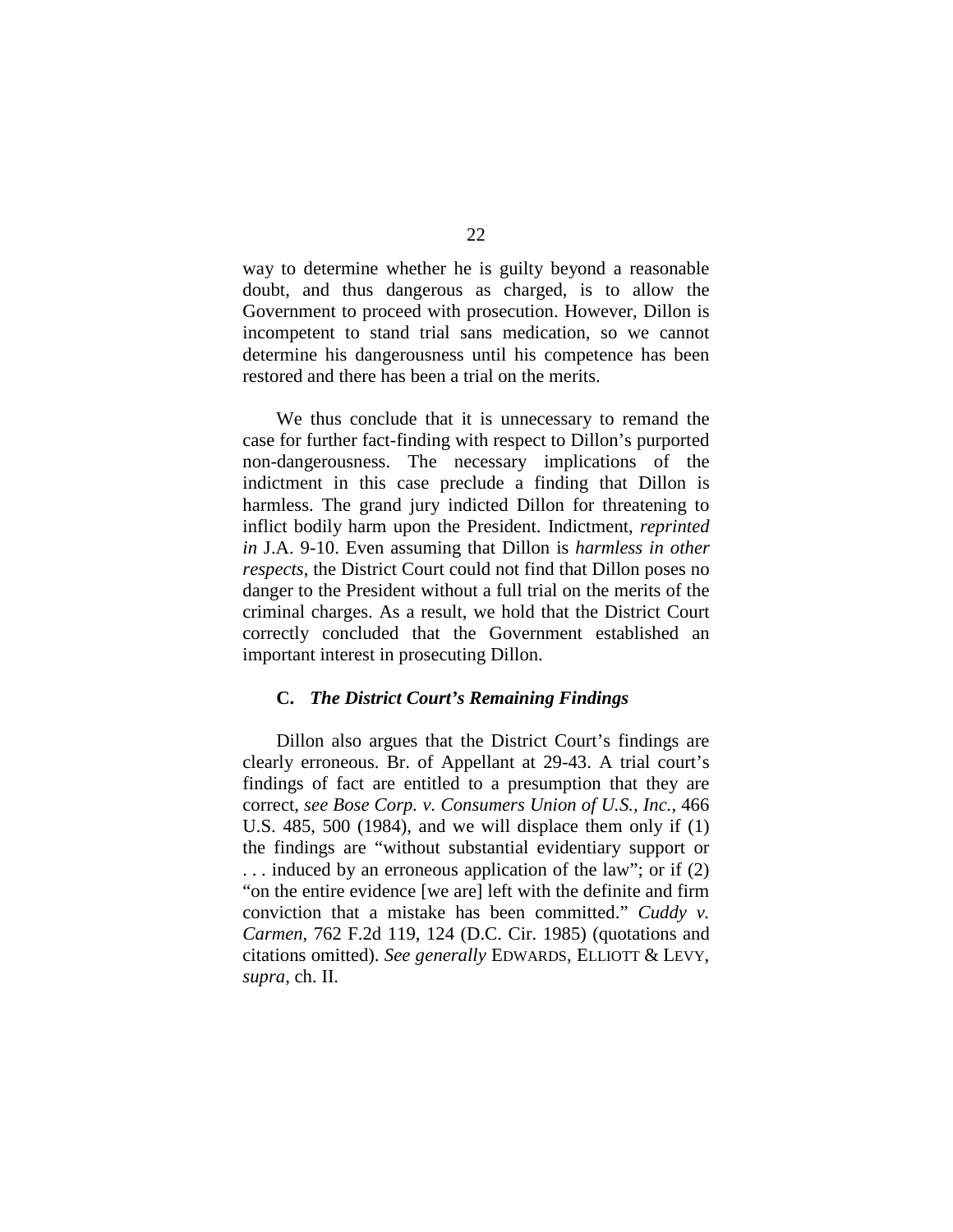Dillon's principal contention, it appears, is a two-step challenge to the District Court's finding under the second *Sell* factor  $-$  *i.e.*, that medication is substantially likely to restore his competency *and* substantially unlikely to have side effects that will interfere with his ability to assist in his defense. First, Dillon asserts that his diagnosis of Schizoaffective Disorder is erroneous and that he instead suffers from Delusional Disorder, as Dr. Ross opined. Br. of Appellant at 33-37, 42. Second, he argues that the success rate for treating Delusional Disorder is too low to warrant forced medication, *i.e.*, that the medication is not *substantially likely* to restore his competency. *Id.* at 38-41. We find no merit in either argument.

The District Court reasonably credited the Grant-Volin diagnosis over the previous two because Drs. Grant and Volin observed Dillon for a longer period than did the other doctors, and because they had more information at their disposal. 2013 WL 1859289, at \*8 n.13. None of the arguments raised by Dillon – including that the diagnostic criteria have changed – cause us to question the validity of Drs. Grant and Volin's professional judgment that Dillon suffers from Schizoaffective Disorder, Bipolar Type. To the contrary, there is ample evidence that Dillon is afflicted by a mood disorder, which offers a basis to diagnose Dillon with Schizoaffective Disorder instead of with Delusional Disorder. *See, e.g.*, Tr. of Hr'g (Apr. 17, 2013) at 17, 21, 30, *reprinted in* J.A. 74, 78, 87.

Even if Dillon were correct that he suffers from Delusional Disorder, the District Court's finding of a substantial likelihood of restored competency would not be clear error. The Cochrane Study found that 73.3% of defendants with Delusional Order were restored to competency. Cochrane, *supra*, at 7 tbl. 4, *reprinted in* J.A.